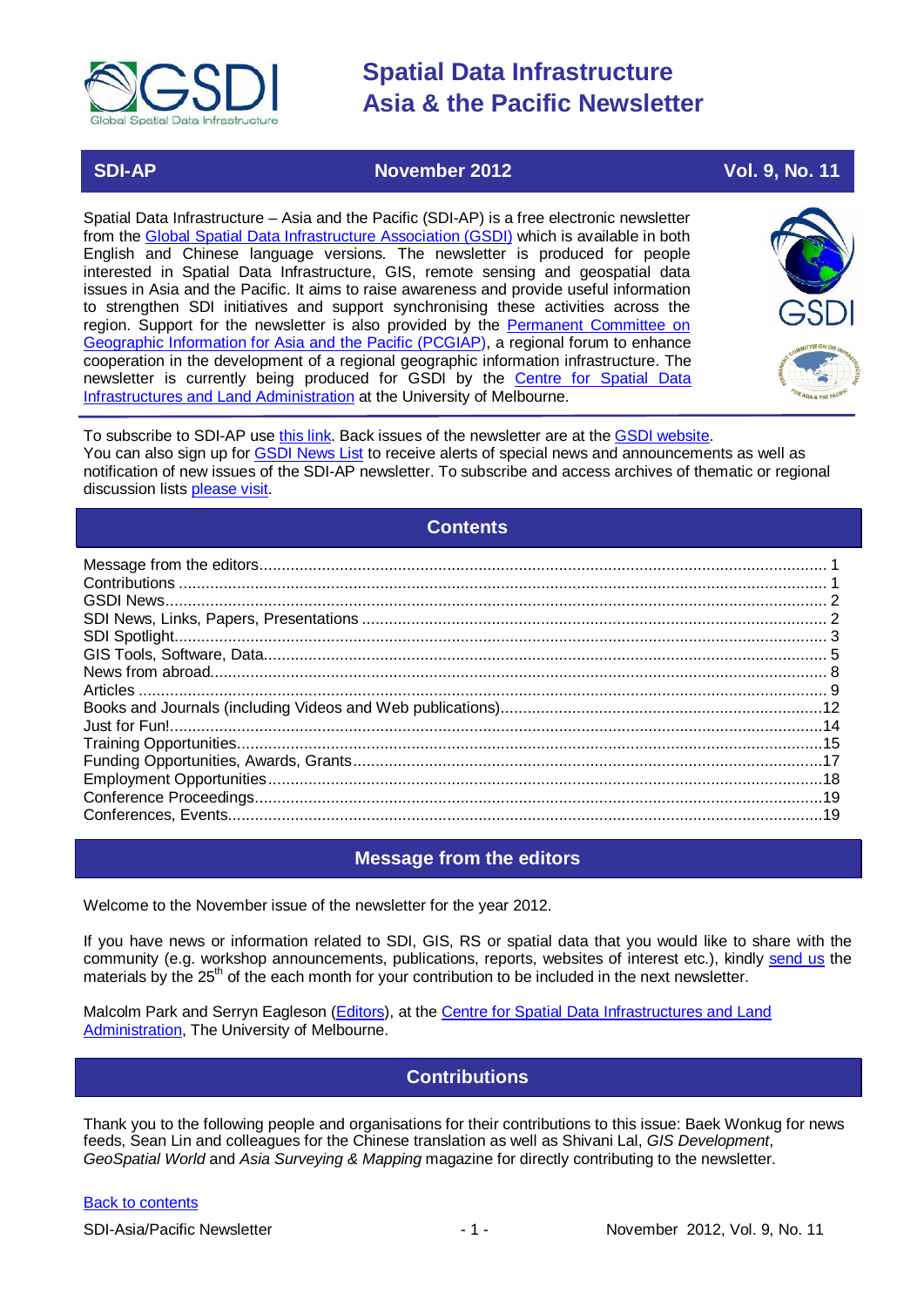

## **GSDI News**

### <span id="page-1-0"></span>**International Geospatial Society (IGS) Free Memberships**

At its recent meeting, the GSDI Board of Directors passed a motion that allows individuals in low and very low income nations to join the International Geospatial Society (IGS) by providing specific information of value to the global community in lieu of annual cash dues. To join, simply add your professional profile to the growing interconnected network of geospatial specialists across the globe. Benefits of membership in IGS are listed at [http://www.igeoss.org/benefits.](https://owa.unimelb.edu.au/owa/redir.aspx?C=54c2b4d3973d480282dc7c38384f4204&URL=http%3a%2f%2fwww.igeoss.org%2fbenefits) For further information, contact [Harlan Onsrud,](mailto:onsrud@gsdi.org) Executive Director, GSDI Association.

### <span id="page-1-1"></span>**[Back to contents](#page-0-0)**

## **SDI News, Links, Papers, Presentations**

### **[Goodchild Frames the Future of a Digital Earth](http://www.sensysmag.com/news/top-stories/79-event/28332-goodchild-frames-the-future-of-a-digital-earth.html)**

Dr. Michael Goodchild gave the keynote address this morning at URISA's 50th annual conference in Portland. With the topic of the future of Digital Earth, Goodchild started by looking back at Al Gore's speech of Jan. 31, 1998, which first presented the term. That visionary speech about a virtual reality where we can go to a museum and zoom down to layers of information, going forward and back in time was very compelling, a full seven years before Google Earth was launched. It's useful to go back to that point as it framed the future of what we do, and provides a meaningful check of where we are as an industry. Source: Sensors & Systems

### **SDI Cookbook update**

The SDI Cookbook, in its wiki version, now has an updated Chapter 10 to reflect the latest slate of standards and popular version numbers. We seek contributing editors for the other Chapters to also bring them up-to-date. About three months prior to the next GSDI Conference we will seek to affix a date and snapshot the Cookbook into a "SDI Cookbook 2013" PDF version. By saving a PDF and giving it a date of publication, it will clarify the reference and citation of the document and provide a time context.

If you are interested in helping update any of the chapters, please contact [Douglas Nebert.](mailto:ddnebert@usgs.gov)

### **[Sydney Opera House to be scanned for future generations](http://news.stv.tv/scotland/196055-sydney-opera-house-to-be-scanned-to-keep-it-for-future-generations/)**

### **The Sydney Opera House is to be digitally mapped for posterity by a Scottish team.**

The distinct Australian building will become the fourth international site to be tackled as part of the Scottish Ten project which will eventually cover five Scottish world heritage sites and five in other parts of the world. …

The project brings together Historic Scotland and experts in 3D scanning from Glasgow School of Art's Digital Design Studio, as well as California-based digital heritage organisation CyArk. Source: Scots TV

### **[Big data to create 4.4 million jobs by 2015](http://beta.geospatialworld.net/News/View.aspx?id=25738_Article)**

In the next three years, big data is expected to create 4.4 million IT jobs globally, of which 1.9 million will be in the US, but there is not enough talent in the industry, according to a study by research and analyst firm Gartner.

Global IT spending is forecasted to surpass USD 3.7 trillion in 2013, a 3.8 per cent increase from the 2012 projected spending of USD 3.6 trillion, according to the study. Big data is a collection of large and complex data which is difficult to process using on-hand database management tools. Source: Geospatial World Weekly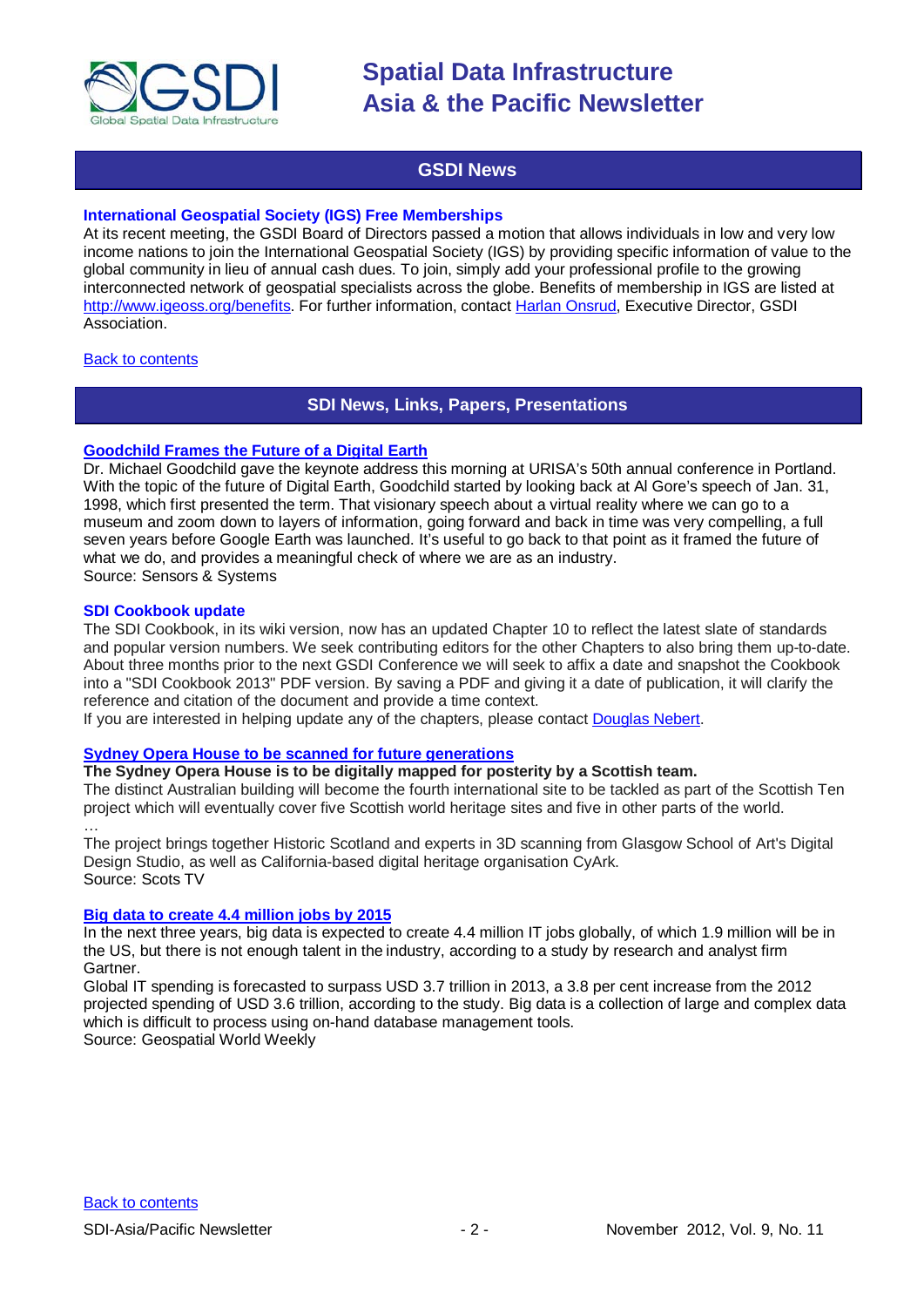

## **SDI Spotlight**

<span id="page-2-0"></span>

This month's "Spotlight" feature is from the CSDILA Research Fellow Serryn Eagleson (and the newsletter's Editor) who is also the Manager of the AURIN and ANDS projects.

# **AURIN & ANDS – North West Metropolitan Region of Melbourne Data Access, Integration and Interrogation and Demonstrator Projects**

### **Background**

The purpose of this project is to facilitate access to a myriad of data sets for the Melbourne North West corridor. This data test bed will provide access to a number of datasets to researchers via the AURIN portal. Such unprecedented data access will enable world-class research that will be focused toward addressing the key policy issues in the North West region of Melbourne, as identified by the *North and West Metropolitan Regional Management Forum*. The project is



to be conducted through the Centre for Spatial Data Infrastructure and Land Administration (**CSDILA**) at the University of Melbourne and involves three faculties across the University of Melbourne. The aim of the project is to demonstrate the benefit of providing open access of government datasets to researchers, planners and policy makers **i**n dealing with problems of space, place, and liveability.

The value of the project will be demonstrated through four demonstrator projects which cover four of the most pressing issues facing the North West Melbourne Region they are: built environment and health, housing affordability, economic productivity, and transport and sustainability. The outcomes of each demonstrator project are described below:

### **Demonstrator 1: Walkability Demonstrator Outcomes**

Production of agent based pedestrian catchment modeller delivered via web based mapping tool. Includes scenario testing functionality delivered via a graphical user interface. Static outputs from modelling using "Ped-Catch" tool within the Arden MacAulay and Melton areas, to assess relationships between neighbourhood walkability, railway stations and school sites. These dynamic and static products will be delivered via the AURIN portal to government stakeholders. Reporting and academic publications will conclude findings from the static and dynamic outputs as well as the process of delivery via the AURIN portal.

### **Demonstrator 2: Employment Demonstrator Outcomes**

Production of gravity and cluster method based web mapping tool. This tool will use gravity and clustering methodologies to understand the formation of overall sector-specific job clusters. Data will be drawn from the ABS journey to work and Department of Transport (Victoria). It will provide an evidence-based data source to better understand clusters, commuter and firm response to clustering policies, and ultimately clustering dynamics (commute changes and job growth. Outcomes from this project will be made available to stakeholders in State government and available via the AURIN portal.

### **Demonstrator 3: Housing Affordability Demonstrator Outcomes**

Production dynamic web mapping application aimed at generating a Residential Development Potential Index (RDPI) for the North West Melbourne Region. Tools developed for further reporting on this RDPI will include reporting and analysis outcomes. Analysis tools include: econometric, land as a function of housing affordability, urban intensification, housing development, change of use, spatial analysis and analysis of development approvals.

### **Demonstrator 4: Health Demonstrator Outcomes**

Production of a dynamic ecological web mapping tool to combine diabetes and disadvantage indicators providing "heat map" of concentrations of combined need. The tool will compare the outputs from first tool to the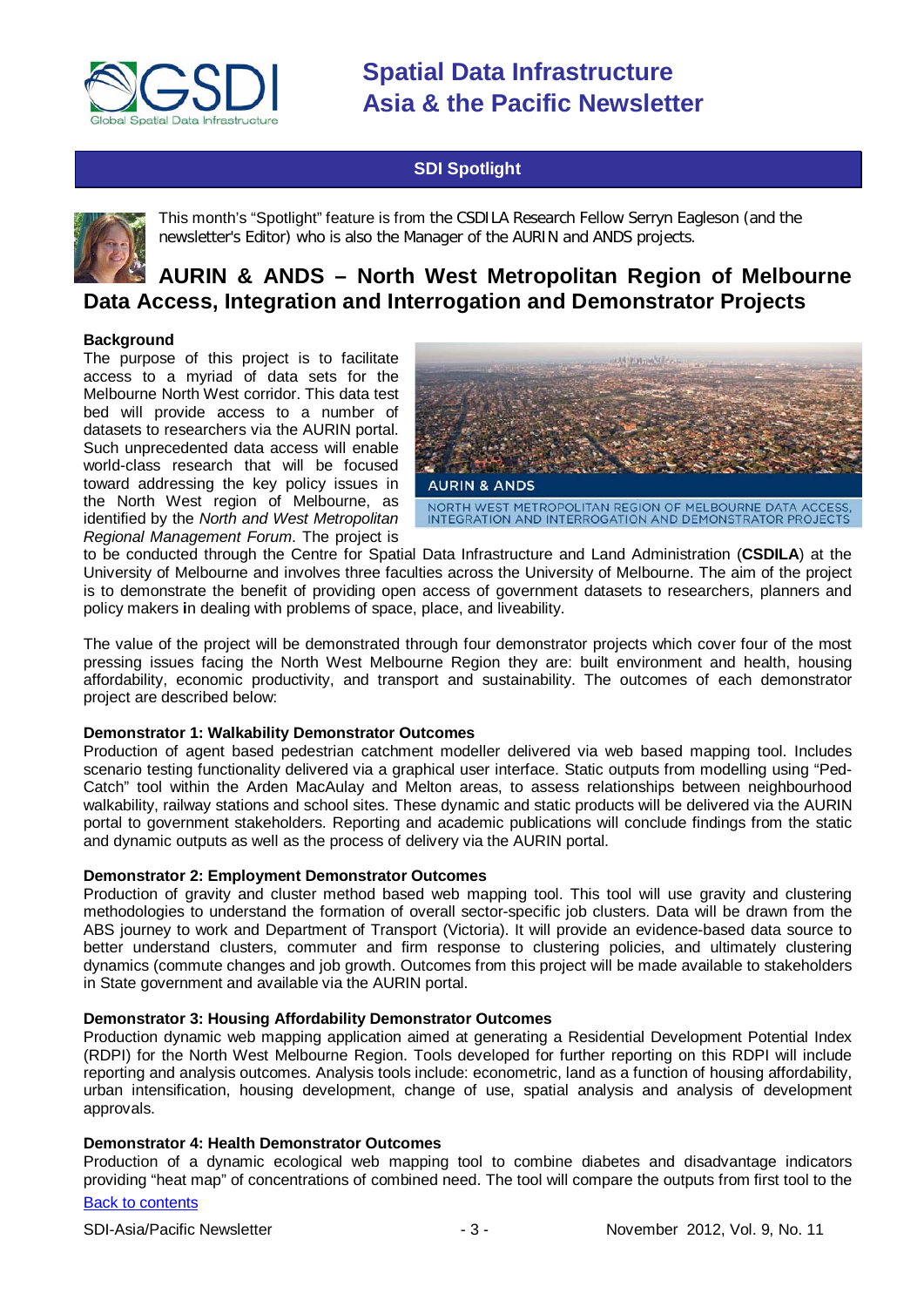

distribution of diabetes and primary health care services. These tools will be made available via the AURIN portal and the metadata made available via the RDA. The tool aims to identify areas of particular vulnerability and combine these outputs with social and physical infrastructure data based on CASE-D Study data. Reporting and academic outputs will conclude the program which aims to highlight the importance of data integration in interrogating any apparent associations between data sets. These results will be presented to Medicare Locals, scientific conferences and other key stakeholder groups. All outputs will be made available via the AURIN portal.





\* Dependent on licence agreements and file capabilities \*\* Metadata records uploaded to RDA

The project Team is hosting a Blog which contains the latest information related to the project. <http://blogs.unimelb.edu.au/aurinands/>

### **Acknowledgement**

This project is supported by the Centre for Spatial Data Infrastructures at the University of Melbourne, the Australian National Data Service (ANDS) and Australian Urban Research Infrastructure Network (AURIN) ANDS and AURIN are supported by the Australian Government through the National Collaborative Research Infrastructure Strategy Program and the Education Investment Fund (EIF) Super Science Initiative



<span id="page-3-0"></span>The editors remind our subscribers and readers that we welcome contributions for the *Spotlight* feature.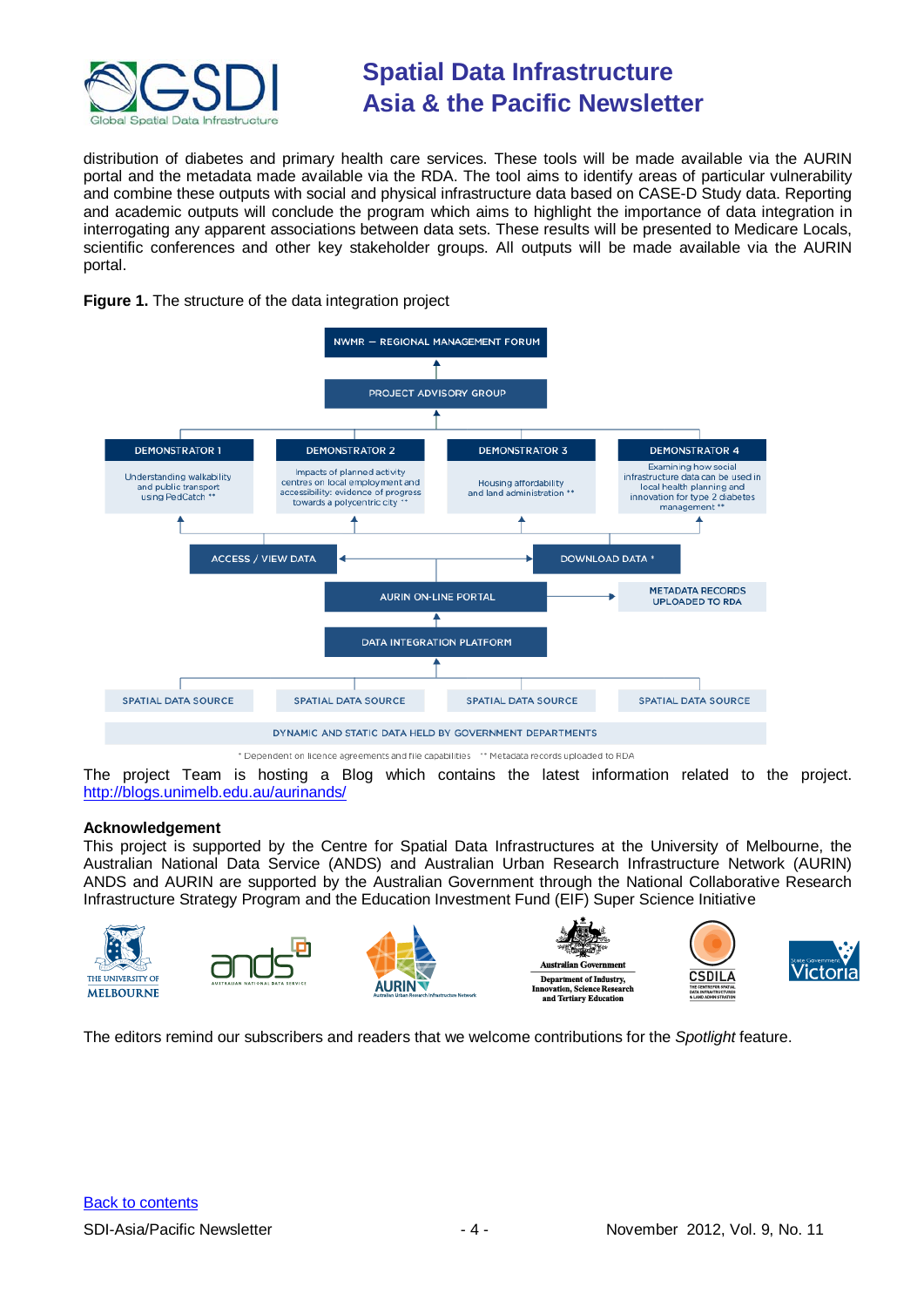

## **GIS Tools, Software, Data**

### **[Superstorm Sandy Seen In a Beautiful Map of Pure Wind](http://www.theatlanticcities.com/neighborhoods/2012/10/superstorm-sandy-seen-beautiful-map-pure-wind/3741/)**

These ethereal overheads of the United States as it welcomed Hurricane Sandy at 10:15 p.m. Monday show surface-wind circulation and speeds, with brighter whites indication faster gusts. Yes, that is the eye of the storm below Philadelphia, about two hours after it made landfall near Atlantic City and began what will probably



be a record-setting marathon of mayhem, flooding New York's train system and shutting down governments and schools for the second day in a row.

The map was programmed by a team at HINT.FM, who update it with hourly data readings from the National Digital Forecast [Database.](http://www.nws.noaa.gov/ndfd/) They seem to be boosters for wind power, writing: "An invisible, ancient source of energy surrounds us—energy that powered the first explorations of the world, and that may be a key to the future. This map shows you the delicate tracery of wind flowing over the US."

Source: The Atlantic "Cities" Maps

### **[The 2011 Report That Predicted New York's Subway Flooding Disaster](http://www.theatlanticcities.com/commute/2012/10/2011-report-predicted-new-yorks-subway-flooding-disaster/3748/)**

Last fall, as part of a [massive report](http://www.nyserda.ny.gov/Publications/Research-and-Development/Environmental/EMEP-Publications/Response-to-Climate-Change-in-New-York.aspx) on climate change in New York, a research team led by [Klaus Jacob](http://www.theatlantic.com/technology/archive/2012/10/the-article-that-predicted-the-new-york-subway-storm-surge-problem/264199/) of Columbia University drafted a case study that estimated the effects of a 100-year storm on the city's transportation infrastructure. Considering MTA Chairman Joseph Lhota's comments today that Hurricane Sandy's impact on the subway was "worse than the worst case scenario," it seems pretty safe to put Sandy in the 100-year category. In that case, assuming the rest of the report holds true, the subway system could be looking at a recovery time of several weeks, with residual effects lasting for months and years.

The researchers modeled a potential 100-year storm that consisted of either a category 1 or 2 hurricane hitting nearby, or a severe nor'easter that coincided with high tide. (As we know now, Sandy was a hybrid of all three events.) The models predicted complete flooding of several tunnels after such an event, including all the tunnels in the East River:

Source: The Atlantic "Cities"

**[Antarctica like you've never seen it before](http://localwiki.org/blog/2012/oct/10/localwiki-antarctica/)**

Source: LocalWiki.org

### **[New flood guide for Australia](http://www.psnews.com.au/Page_psn3335.html)**

An agreement has been signed between Geoscience Australia and Engineers Australia to complete a revision of the Australian Rainfall and Runoff guide. The agreement forms part of a four-year programme to increase the quality, consistency and accessibility of flood risk information in response to the Natural Disaster Insurance Review.

Source: PS News and [Geospatial World Weekly](http://beta.geospatialworld.net/News/View.aspx?ID=25681_Article)

### **Dangermond's [GIS Pro Closing Keynote Presents Professional Challenge and Opportunity](http://www.sensysmag.com/news/top-stories/79-event/28348-gis-pro-closing-keynote-presents-professional-challenge-and-opportunity.html)**

### Written By Matt Ball

Jack Dangermond, founder and president of Esri, gave the closing keynote of the Urban and Regional Information System Association (URISA) GIS Pro Conference in Portland today(October 4). Having attended the event since 1968, he shared how the association shaped his thinking and the creation of GIS. The first 50 years of URISA have been about creating a forum for sharing ideas, learning and building friendships. The organization has been an important place where GIS has defined itself. It has also supported many interests, nurtured ideas, and where some of those ideas have died.

It has been an association that evolved over different generations of technology. When we started it was the mainframe world of handmade software. Our field radically expanded when it became more accessible with workstations and desktops. Our users have gone up in order of magnitude with every stage. Now it's about to change radically, and what does that mean for the association?

GIS is so compelling now because maps communicate; they integrate and create a means for collaboration; with spatial analysis we create understanding; geodesign promises a better future; and new technology is extending GIS into a platform accessible broadly on any device. These functions are what's needed and wanted, because we require greater understanding and efficiency. We are living way beyond our means on our

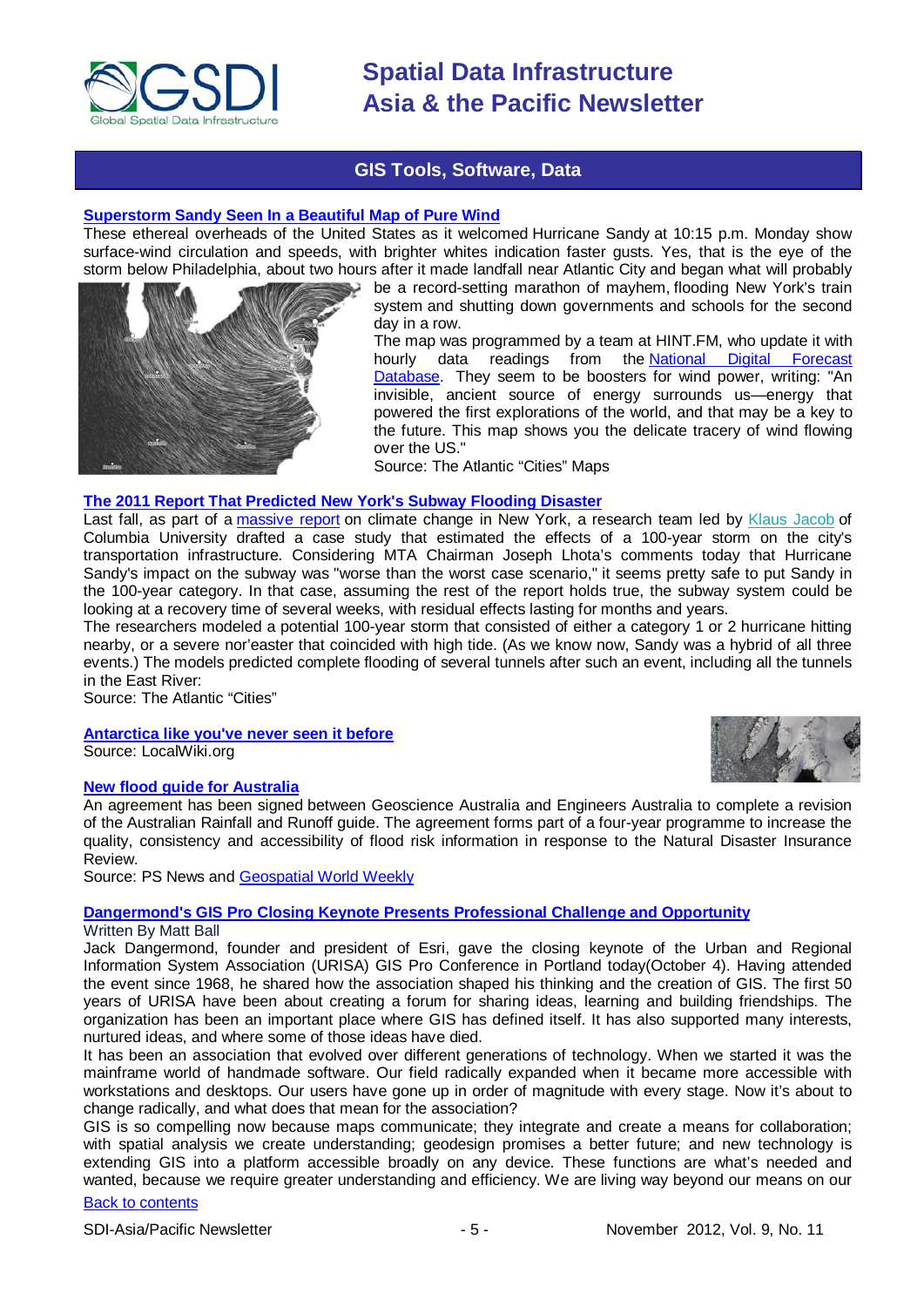

planet, where we are over the line in our impact on the world. GIS provides a kernel for making the world a better place.

GIS is leading to geodesign where we integrate science and design with the conscious creation of the future. We are all designers of the future, where it's not about the data but about bringing data together to understand. We design strategies, businesses use location and create designs for decision making. Geodesign is both a new and old field, where we look at different alternatives for decision making. The more we formalize this frontier, the more our data will leverage what's needed and wanted to create a sustainable world.

The groundings coming from URISA laid down a fabric of understanding. It was the place for early GIS projects and systems to be presented, where we came to understand planning and systems. We worked through user needs and design process. We understood what people need and want, what data we need to have, and the pattern of GIS systems evolved.

Through studies on city after city, it became clear that all cities do the same thing, and a framework of geospatial functions that all require geospatial thinking emerged. Generic tools and workflows - buffers, routing, search, etc. - feeds different workflows to manage geographic data that form the base maps for decision making. Data models ringed with GIS tools, became the pattern.

The cloud platform is combining technologies that are making the world come alive. GIS is at a major turning point that deals with cheaper, easier and faster technology. GIS in this environment turns into a platform for an entire organization. Google Earth became such a big deal, because it's cloud based, accessible, and easy to use. Now with accessibility, and no longer hard integration issues, it's unlocking a whole new potential.

This platform is leveraging multiple trends, re-imagining what GIS is. We will change, who we serve will change, and the responsibilities of the GIS analyst will change. We don't have to fear this, it means integrating geographic knowledge into everything. Geography as a science is going to become pervasive that integrates all types of geospatial information. This is good, because if we have a chance of making it as a species, we need to bring spatial awareness into how we behave.

Web maps make this information available in simple forms on any device in catalogs where it is easy to discover what you want. The maps provide a window into information where analytics can be built in as services. The new medium replaces or is additive to the traditional SQL database. Supporting visualization, query, editing and analysis. It's like Facebook for geography -- people are sharing and creating new experiences. The Web Map means No GIS. We can look at our GIS from any device anywhere, just like we look at our e-mail.

The experience allows for the breakdown between groups to unlock data. It will open up our world with enabling technology and tools with a new generation of collaboration and sharing. People are getting on board because the openness means we can mine, mashup, and map the data with ease. Everything that we created earlier has been hard with the need for agreements on data models, and formal arrangements. Now with the cloud the integration is easy and everyone can make maps.

The future is a hundred fold increase in how maps will be used with billions of people using the technology. It should be everyone. There will be more integration into policy, business intelligence and design. Place-based approaches will be easy instead of awkward. We will have greater citizen engagement with more open government.

While the technology is evolving, data and technology aren't enough. People will promote and create this next level of engagement, and URISA will continue to provide the point for discussion on how to share and understand what works.

Source: Sensors & Systems

### **[Indian state to map underground water level](http://articles.timesofindia.indiatimes.com/2012-10-07/jaipur/34306030_1_groundwater-level-gis-state-partnership-programme)**

For the first time in the country, work is on to map the groundwater level in Rajasthan through Geographic Information System (GIS). The data would help one to trace the entire history of groundwater in an area. Users will be able to determine an area's groundwater level, the fluoride content, quantity of nitrogen, if the water is saline or sweet, all at a click of the mouse.

Source: Times of India and [Geospatial World Weekly](http://beta.geospatialworld.net/News/View.aspx?ID=25664_Article)

### **[India: government data portal set for take-off](http://www.thehindu.com/todays-paper/tp-international/government-data-portal-set-for-takeoff/article3953078.ece)**

Government portal [data.gov.in,](http://data.gov.in/) which will be used to share official data with the public, is set to be fully functional soon.Now in beta or testing phase, the site has technically gone "beyond it," and full-fledged data uploading could begin a couple of weeks after an official workshop scheduled for next month, CEO of the National Spatial Data Infrastructure R. Siva Kumar told The Hindu .

With this, India joins the rank of a growing number of nations that plan to use open data as a tool to promote transparency and efficiency in government.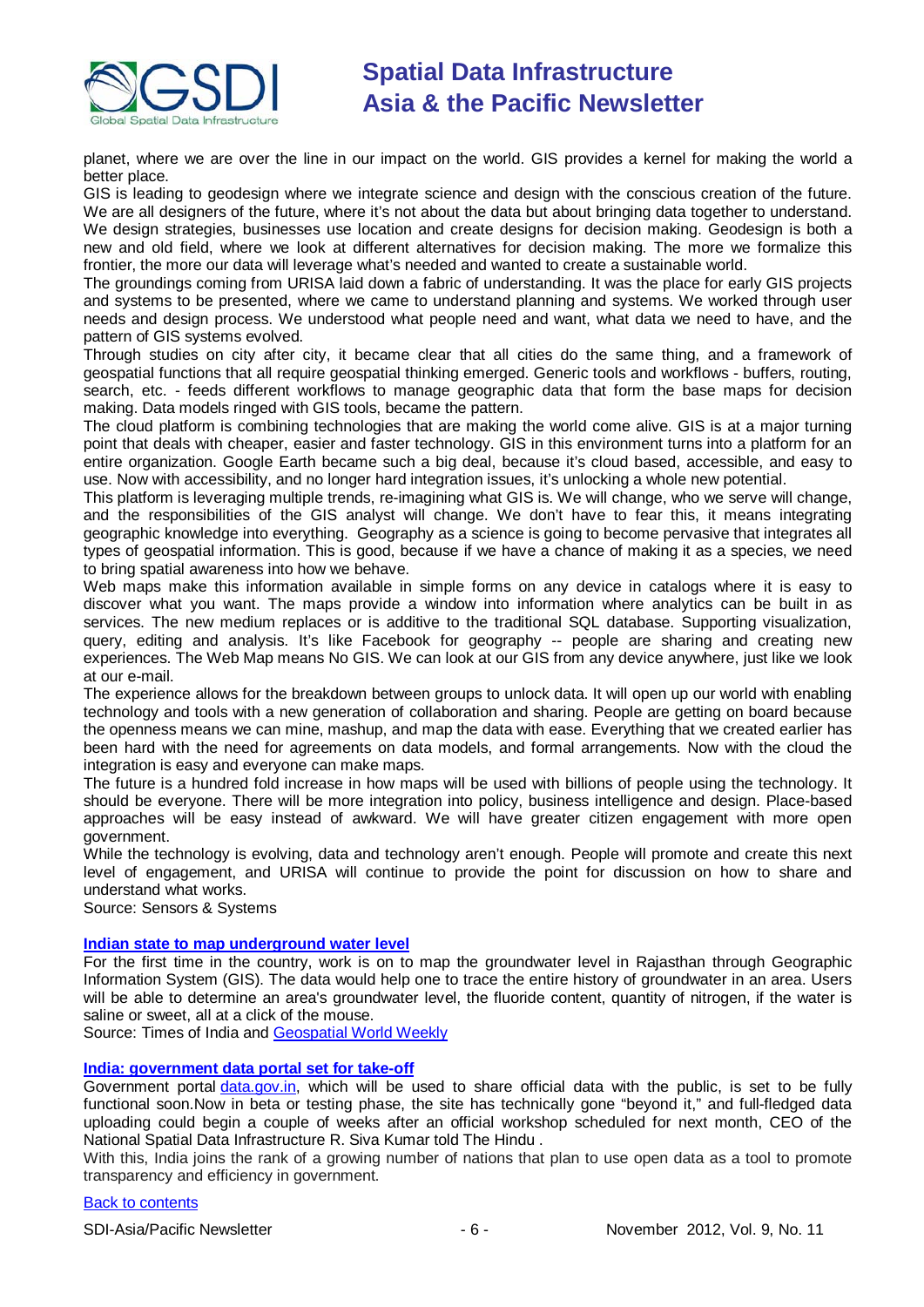

The National Data Sharing and Accessibility Policy (NDSAP), which provides the framework for official datasharing, will apply to all "non-classified data collected using public funds held by various Ministries/ Departments /Subordinate offices." The NDSAP is intended to open up public access to such data "through established procedures and defined norms."

### **World's Oldest Printed Maps at the Royal BC Museum**

The Royal B.C. Museum, has just scored a really cool exhibition ("Envisioning The World: The First Printed Maps, 1472-1700″) open to all visitors of the facility. On loan from Sonoma California, The Envisioning Our World exhibition brings us some of the earliest known printed maps in the World! The collection, ranging from 1472-1700 in period, is an impressive display of 30 maps that made us sit back and say "Wow". The exhibition includes the first world map ever printed and a simple woodprint from around 150 A.D.



Source: Anything Geospatial GISuser Blog by @gletham

### **[The Developing World Drives Satellite-based Earth Observation Growth](http://www.asmmag.com/201210184372/the-developing-world-drives-prospects-for-satellite-based-earth-observation-growth.html)**

According to Euroconsult's latest report on Satellite-based Earth Observation markets, the commercial markets for satellite imagery in the developing world are driving strong growth. While the growth slowed considerably in 2011, with just 6% compared with an annual growth of more than 20% from 2006 to 2010, it's the markets of South-East Asia, Latin American and Russia that are largely driving growth. Source: Asian Surveying & Mapping and [EuroConsult](http://earsc.org/news/earth-observation-commercial-data-market-remains-strong-despite-slowdown-in-2011)

### **[SUNRISE & SUNSET PHOTO CALCULATOR](http://www.cambridgeincolour.com/tutorials/sunrise-sunset-calculator.htm)**

Planning when to be on location for the right light can make a tremendous difference in your photography. The following daylight calculator can be used for guidance.

**ALSO -** [MOON & NIGHT PHOTO CALCULATOR](http://www.cambridgeincolour.com/tutorials/moon-night-calculator.htm)

Source: [Cambridge in Colour: a learning community for photographers](http://www.cambridgeincolour.com/)

### **[ESCAP launches initiative to use space technology for disaster management](http://www.unescap.org/unis/press/2012/oct/g45.asp)**

The UN Economic and Social Commission for Asia and Pacific (ESCAP) has announced the launch of a fiveyear initiative to improve disaster risk reduction (DRR) and management, as well as to minimize the environmental costs of regional economic growth. The announcement came on the first day of UN World Space Week, observed from 4-10 October 2012.

The initiative, titled "Asia-Pacific Years of Action for Applications of Space Technology and the Geographic Information System for Disaster Risk Reduction and Sustainable Development 2012-2017," will increase relevant activities at the national, sub-regional and regional levels, while building on efforts to strengthen regional cooperation in applications of space technology and geographic information system (GIS). ESCAP notes that it is planning two intergovernmental meetings to prepare a five-year Plan of Action to guide Asia-Pacific countries in the application of these high-end technologies in DRR. The annual Intergovernmental Consultative Committee on the long-standing Regional Space Applications Programme for Sustainable Development in Asia and the Pacific (RESAP) which will take place in November 2012, and aims to support least developed (LDCs), land-locked developing (LLDCs) and Pacific island developing countries to build human resource capacity in the use of space applications for DRR. In December 2012, in collaboration with GeoInformatics and Space Technology Development Agency (GISTDA) of Thailand, ESCAP will convene an intergovernmental meeting in Bangkok, Thailand.

### **[Tracking Indian trains in real-time](http://www.thehindubusinessline.com/industry-and-economy/logistics/article3987637.ece)**

Indian Railways have launched online applicatio[n RailRadar,](http://railradar.trainenquiry.com/) where one can find the exact geographical location of about 6,500 trains on a Google map on real-time basis. Trains running on time are displayed in blue while those running late are shown in red. Clicking on a train shows the status of the train and also the route. Source: The Hindu and [Geospatial World Weekly](http://beta.geospatialworld.net/ImageoftheWeek/View.aspx?id=102) "Image of the week"



### **[Sri Lanka: Central Environmental Authority environmental data bank](http://www.dailynews.lk/2012/10/26/news13.asp)**

The Central Environmental Authority [\(CEA\)](http://www.cea.lk/?) developed an environmental data bank including environmental and industrial information with their geographical distribution and location for the first time in Sri Lanka. An advanced technological tool known as Geographic Information System (GIS) has been used in processing the data enabling to obtain descriptive and analytical data and maps. In addition to the data collected from regional CEA officers, it has also included data received from Wildlife, Forest Conservation, Census and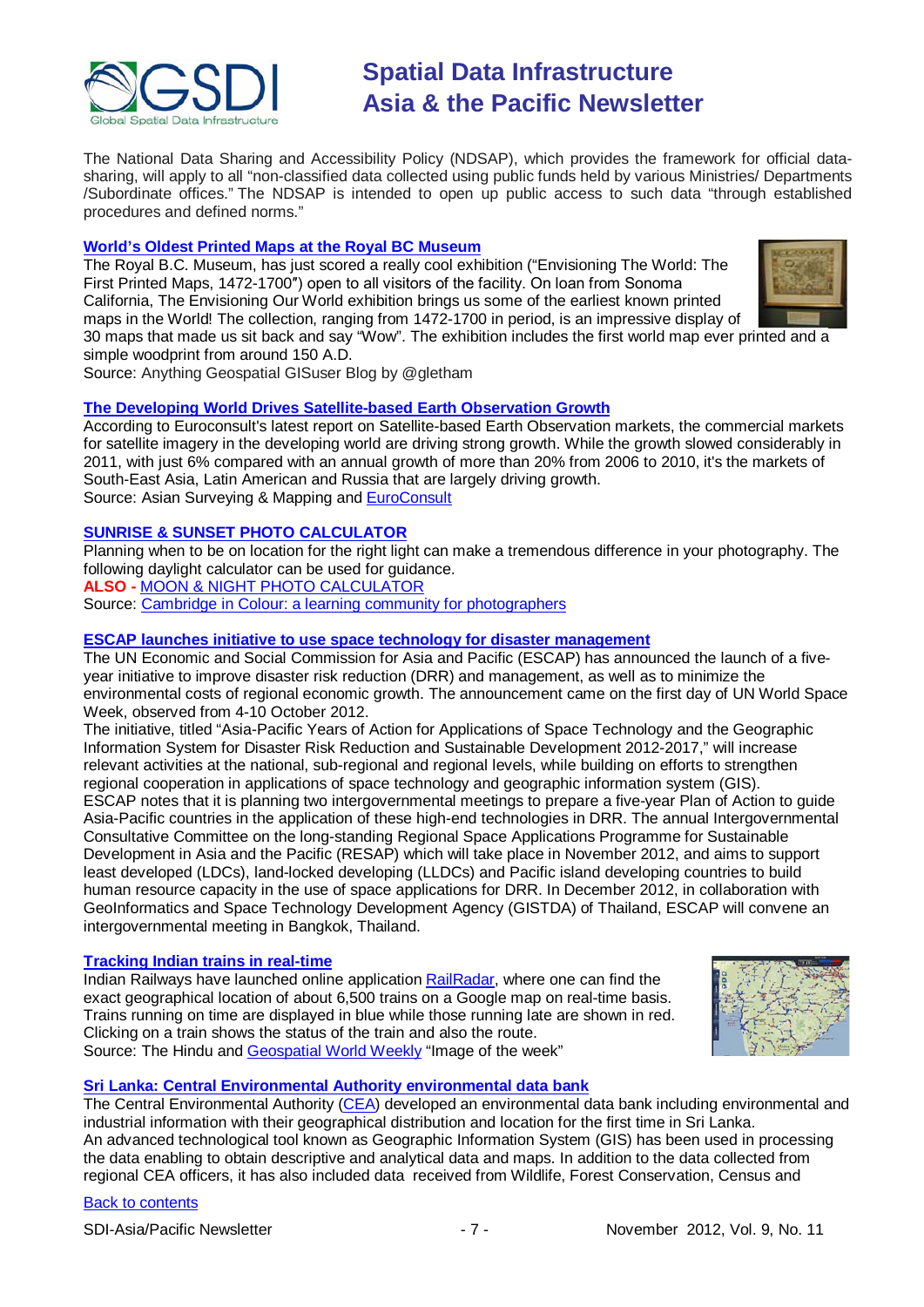

Statistics, Survey and Archaeological Departments, National Building Research Organization and various other institutions. The data can be sorted according to provinces, districts, Divisional Secretariats and Grama Niladari Divisions.

### **First [underwater map of Antarctica developed](http://www.livescience.com/23936-3d-antarctic-sea-ice-map.html?utm_source=feedburner&utm_medium=feed&utm_campaign=Feed%3A+Livesciencecom+(LiveScience.com+Science+Headline+Feed))**



For the first time, scientists have developed a 3D map of the surface beneath the sea ice in eastern Antarctica. The map will help reveal the amount of ice in the region, which is important for understanding how climate change is affecting Antarctica.

The Australian researchers, on a two-month voyage to the region on the Australian Antarctic Division's icebreaker Aurora Australis, used helicopters and a special, autonomous underwater vehicle (AUV) to produce a map of both the

top and underside of the extensive sea ice, finding peaks and valleys that resemble land topography. This data is a valuable addition, because although satellites can keep tabs on the amount of ice cover, they aren't good at measuring the ice's thickness or volume — information this new 3D map provides. Source: Live Science and [Geospatial World Weekly](http://beta.geospatialworld.net/News/View.aspx?ID=25703_Article)

**[GIS: Just a Tool: Myth #3: Getting Current Job Data on a Map is Too Difficult](http://www.amerisurv.com/content/view/10639/153/)** by Stephen C. Blaskey Now that one third of the GIS System has been built it is now time to implement the rest of the system, the Mapping Engine and the Linkage. Building the Mapping Engine is going to take some exploration on the part is the GIS System developer, as the developer will have to search all available data sources and collect different data sets that will "Fill in the Picture" of the mapping interface. Building the linkage will require an analysis of the collected datasets for an appropriate method to bring the Database together with the Mapping Engine. **[GIS: Just a Tool—Myth #2: Building a GIS System Takes Too Long](http://www.amerisurv.com/content/view/10441/153/)** by Stephen C. Blaskey The myth that it would take too long to build and implement a GIS system for the Surveying Business to see any real benefit is based mainly in the idea that the Surveying Business must change the way the business is handled to fit with the GIS. Every Surveying business is managed in a different way, which provides a problem for the existing GIS industry; so they try to develop a "magic bullet" that handles all of the needs of every Surveying Business. Trying to provide a pre-built solution and expect the entire Surveying Industry to fall into rank has caused backlash and resistance to the implementation of GIS. Source: The American Surveyor

### **Infographic [and Analysis of Global Climate Change from USGS, Jan-Sept 2012](http://blog.gisuser.com/2012/10/30/infographic-and-analysis-of-global-climate-change-from-usgs-jan-sept-2012/)**



There's no doubt that we're seeing dramatic change in climate in a relatively short time and also an apparently related rise in extreme climatic events and extreme weather – Hurricane / TS Sandy is but one reminder of this unfortunately. Recently, the USGS [reported](http://www.ncdc.noaa.gov/sotc/global/2012/9) on some amazing Jan-Sept 2012 climatic events along with some alarming research and accompanying figures. Source: Anything Geospatial GISUser blog

### <span id="page-7-0"></span>**[Back to contents](#page-0-0)**

## **News from abroad**

*"This section has been included to highlight some of the developments happening outside the region which demonstrate SDI in action.*

### **Mapping it out: software [helps unpick housing managers' problems](http://www.guardian.co.uk/housing-network/2012/oct/11/housing-associations-using-data-maps)**

Using maps to understand data can free up land for development, engage tenants and tackle fuel poverty. Source: The Guardian and [Geospatial World Weekly](http://beta.geospatialworld.net/newsletter/oct2212.htm)

### **[Aerial Images: 'The Next Best Thing to a Time Machine'](http://www.theatlanticcities.com/neighborhoods/2012/10/pre-sprawl-aerial-images-next-best-thing-time-machine/3612/)**

The state of Connecticut boasts a historical snapshot that few parts of the country can match of life before World War II, before the Interstate Highway System, before the advent of suburbia as we know it. Back in 1934, Connecticut completed an aerial survey of every corner of state

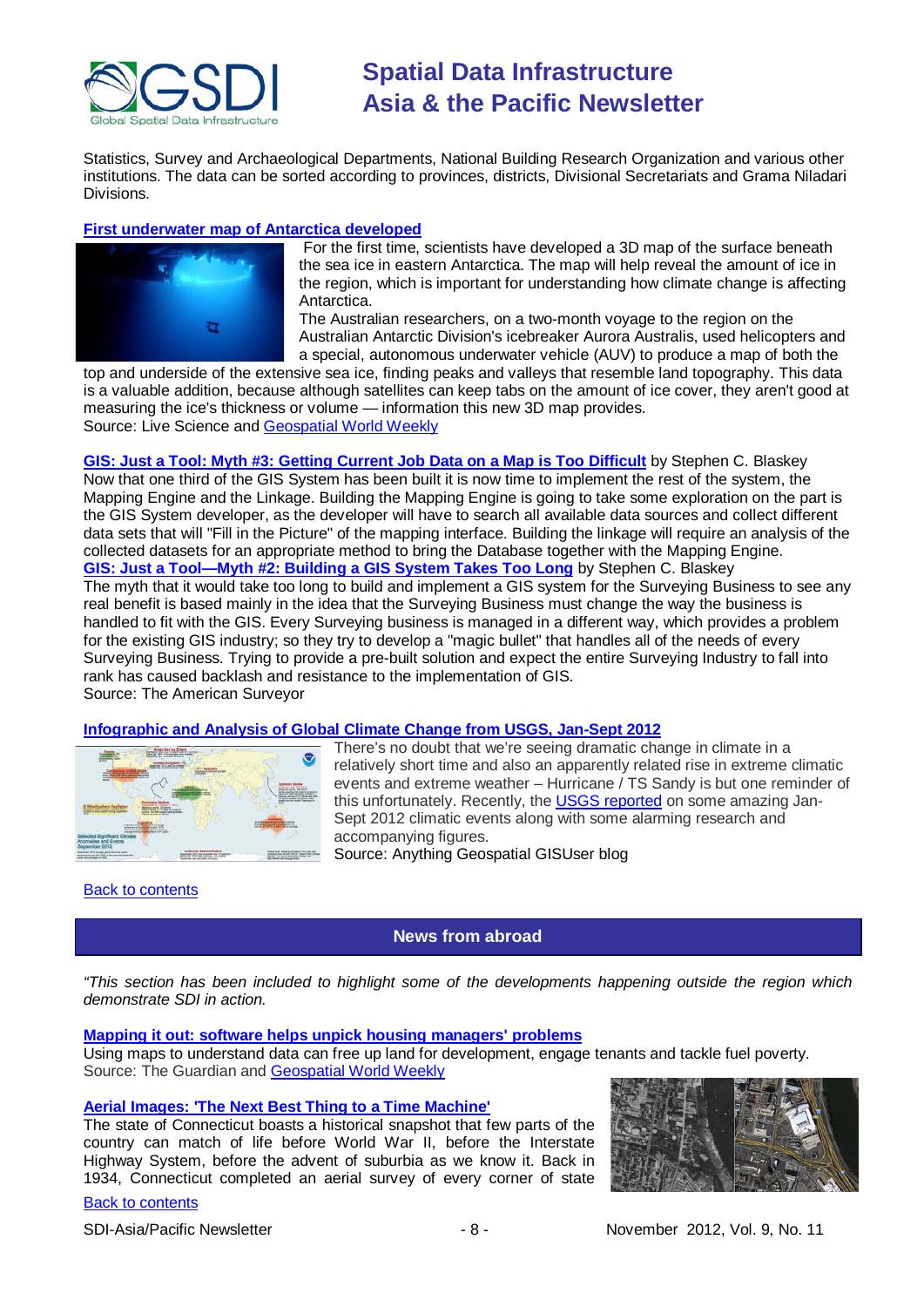

land, a process that produced thousands of black-and-white, 9-by-9-inch public photographs of Depression-era farmland and pre-car-crazed towns. At the time, no other state had done this.

The images have since been digitized and stitched together. And they are at their most fascinating when paired against our modern equivalent: Google satellite imagery taken some eight decades later. A project between Trinity College and the University of Connecticut Libraries, Map and Geographic Information Center (more appropriately: MAGIC) offers us a chance to trace this sweeping story of change. Source: The Atlantic "Cities"

### **[ESA deploys first orbital debris test radar in Spain](http://www.esa.int/esaCP/SEM2J93S18H_index_0.html)**

A new radar designed to test methods for finding orbital debris that can be hazardous to space navigation has been installed in Spain. The radar will be used to develop future debris warning services, helping boost safety for European satellite operators.

Source: European Space Agency and [Geospatial World Weekly](http://beta.geospatialworld.net/News/View.aspx?ID=25706_Article)

### **[Esri Severe Weather Map Tracks Hurricane Sandy](http://blog.gisuser.com/2012/10/25/esri-severe-weather-map-tracks-hurricane-sandy/)**

Esri has a fine story map to inform users of severe weather updates, projected storm paths, and social media posts of interest. The latest map helps the user track hurricane Sandy

Source: Anything Geospatial GISuser Blog and [Esri Public Information Map](http://www.esri.com/services/disaster-response/hurricanes/latest-news-map)

### **[USA: Army Corps Uses GIS to Improve Efficiency](http://www.dredgingtoday.com/2012/10/12/usa-army-corps-uses-gis-to-improve-efficiency/)**

Combining visual communication with access to information and analysis is helping transform the way the U.S. Army Corps of Engineers Galveston District is managing its assets, serving the public and communicating with partner agencies – thanks to Geographic Information Systems technology, better known as GIS. Source: Dredging Today and [Geospatial World Weekly](http://beta.geospatialworld.net/newsletter/oct2212.htm)

### <span id="page-8-0"></span>[Back to contents](#page-0-0)

### **Articles**

### **[Digital Earth from vision to practice: making sense of citizen-generated content](http://www.tandfonline.com/doi/full/10.1080/17538947.2012.712273)**

International Journal of Digital Earth, Volume 5, Issue 5, 2012 **Abstract**

The vision of Digital Earth (DE) put recently forward under the auspices of the International Society for DE extends the paradigm of spatial data infrastructures by advocating an interactive and dynamic framework based on near-to-real time information from sensors and citizens. This paper contributes to developing that vision and reports the results of a two-year research project exploring the extent to which it is possible to extract information useful for policy and science from the large volumes of messages and photos being posted daily through social networks. Given the noted concerns about the quality of such data in relation to that provided by authoritative sources, the research has developed a semi-automatic workflow to assess the fitness for purpose of data extracted from Twitter and Flickr, and compared them to that coming from official sources, using forest fires as a case study. The findings indicate that we were able to detect accurately six of eight major fires in France in the summer of 2011, with another four detected by the social networks but not reported by our official source, the European Forest Fire Information Service. These findings and the lessons learned in handling the very large volumes of unstructured data in multiple languages discussed in this study provide useful insights into the value of social network data for policy and science, and contribute to advancing the vision of DE. **Keywords:** Digital Earth, social networks, volunteered geographic information, data quality

**[Accuracy, Precision and all That Jazz](http://www.lidarnews.com/content/view/9229/136/)** by Lewis Graham [First in a series addressing the issue] I recently attended a Transportation Research Board subcommittee meeting where we were lamenting the fact that data that looked "real" (such as imagery and high density LIDAR data) lead the observer to make erroneous conclusions about its accuracy. This led the discussion in the direction of what is accuracy, anyway, and how can we convey these ideas to folks who do not normally deal in this arena? Thus, this inaugural Random Points column will address some of the terminology surrounding accuracy and precision. Source: LiDAR News

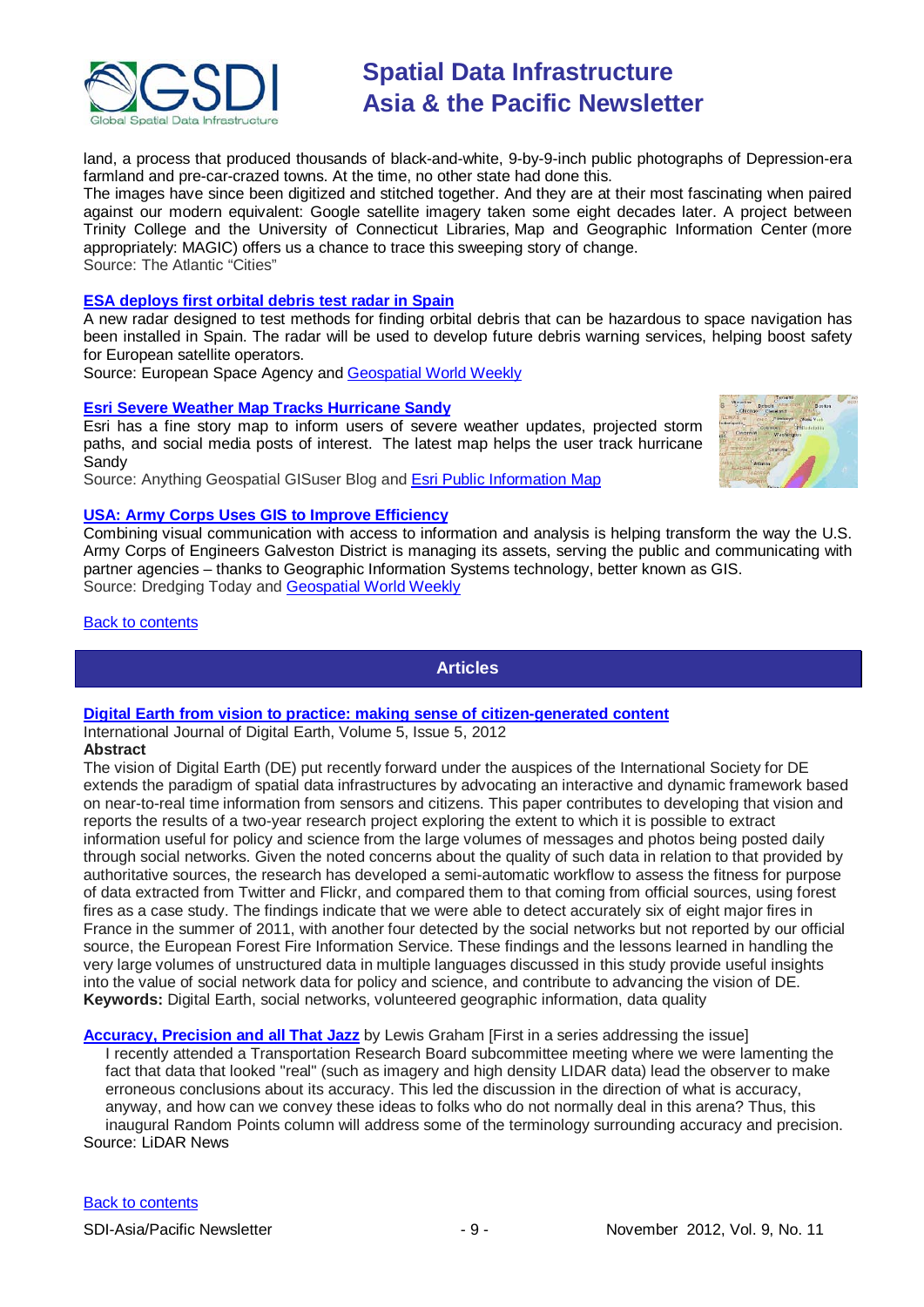

## **[Exploring the application of volunteered geographic information to catchment management: a survey](http://eprints.usq.edu.au/21633/2/Paudyal_McDougall_Apan_ISPRS_2012_PV.pdf)**

**[approach](http://eprints.usq.edu.au/21633/2/Paudyal_McDougall_Apan_ISPRS_2012_PV.pdf)** by D. R. Paudyal, K. McDougall & A. Apana

*ISPRS Annals of the Photogrammetry, Remote Sensing and Spatial Information Sciences, Volume I-4, 2012 XXII ISPRS Congress, 25 August – 01 September 2012, Melbourne, Australia*

### **Abstract:**

The participation and engagement of grass-root level community groups and citizens for natural resource management has a long history. With recent developments in ICT tools and spatial technology, these groups are seeking a new opportunity to manage natural resource data. There are lot of spatial information collected/generated by landcare groups, land holders and other community groups at the grass-root level through their volunteer initiatives. State government organisations are also interested in gaining access to this spatial data/information and engaging these groups to collect spatial information under their mapping programs. The aim of this paper is to explore the possible utilisation of volunteered geographic information (VGI) for catchment management activities. This research paper discusses the importance of spatial information and spatial data infrastructure (SDI) for catchment management and the emergence of VGI. A conceptual framework has been developed to illustrate how these emerging spatial information applications and various community volunteer activities can contribute to a more inclusive spatial data infrastructure (SDI) development at local level. A survey of 56 regional NRM bodies in Australia was utilised to explore the current communitydriven volunteer initiatives for NRM activities and the potential of utilisation of VGI initiatives for NRM decision making process. This research paper concludes that VGI activities have great potential to contribute to SDI development at the community level to achieve better natural resource management (NRM) outcomes.

### **Key words:**

Volunteered Geographic Information, Spatial Information, Spatial Data Infrastructure, User-generated Content, Natural Resource Management, Catchment Management



## **[The Role of Place in Discovery and Innovation](http://www.theatlanticcities.com/jobs-and-economy/2012/10/role-place-discovery-and-innovation/3535/)** by Richard Florida

The author interviews Samuel Arbesman, author of *The Half-Life of Facts* Entrepreneurship and innovation do not appear in a vacuum; they appear in certain places. Geography and clustering play a clear role. We certainly all know this intuitively: whatever the reason, Silicon Valley's primacy in entrepreneurship and innovation is world-renowned, while we don't imagine many people go to Anchorage to start a company.

Source: The Atlantic "Cities" website

## **[OGC Web Feature and Coverage Services performance testing: towards an efficient access to](http://josis.net/index.php/josis/article/view/112/84)**

**[geospatial data](http://josis.net/index.php/josis/article/view/112/84)** by Giuliani, Dubois, Lacroix

### *Journal of Spatial Information Science (JOSIS)*, **paper under review**

**Abstract:** OGC Web Feature Service (WFS) and Web Coverage Service (WCS) specifications allow an interoperable access to distributed geospatial data made available through Spatial Data Infrastructures (SDIs). To ensure that a service is sufficiently responsive to fulfill users' expectations and requirements, performance of services must be measured and monitored to track latencies, bottlenecks and errors that may negatively influence its overall quality. Despite the importance of data retrieval and access, only little research has been published on this topic and mostly concentrates on the usability of services when integrating distributed data sources.

Considering these issues, this paper (1) presents an open approach to measure the performance of different WFS and WCS services provided by various software implementations and (2) provides some guidance to data providers looking to improve the quality of their services. Our results show that performances of tested implementations are generally satisfactory and memory tuning/data and storage optimization are essential factors to handle to increase efficiency and reliability of services.

**Keywords:** Quality of Service, performance, WFS, WCS, benchmarking.

### **[Geographic History Enjoys a Renaissance](http://www.newyorker.com/arts/critics/atlarge/2012/10/29/121029crat_atlarge_gopnik)** by Adam Gopnik

Two new books meant for a popular audience lay out this geographic turn in eloquent and encyclopedic form, though with two different purposes: Robert D. Kaplan's "The Revenge of Geography" (Random House) is mostly predictive [see ["Books & Journals"](#page-11-0) below], while "Why Geography Matters: More Than Ever" (Oxford), by Harm de Blij, a professor at Michigan State, is essentially retrospective. De Blij wants students to study more geography; Kaplan wants journalists to think first of all about terrain. Kaplan's book can be summed up in a single phrase from Ambrose Bierce: "War is God's way of teaching Americans geography." In particular, Kaplan insists, the Iraq war was a way of teaching neoconservatives to pay attention to terrain. That war, of which he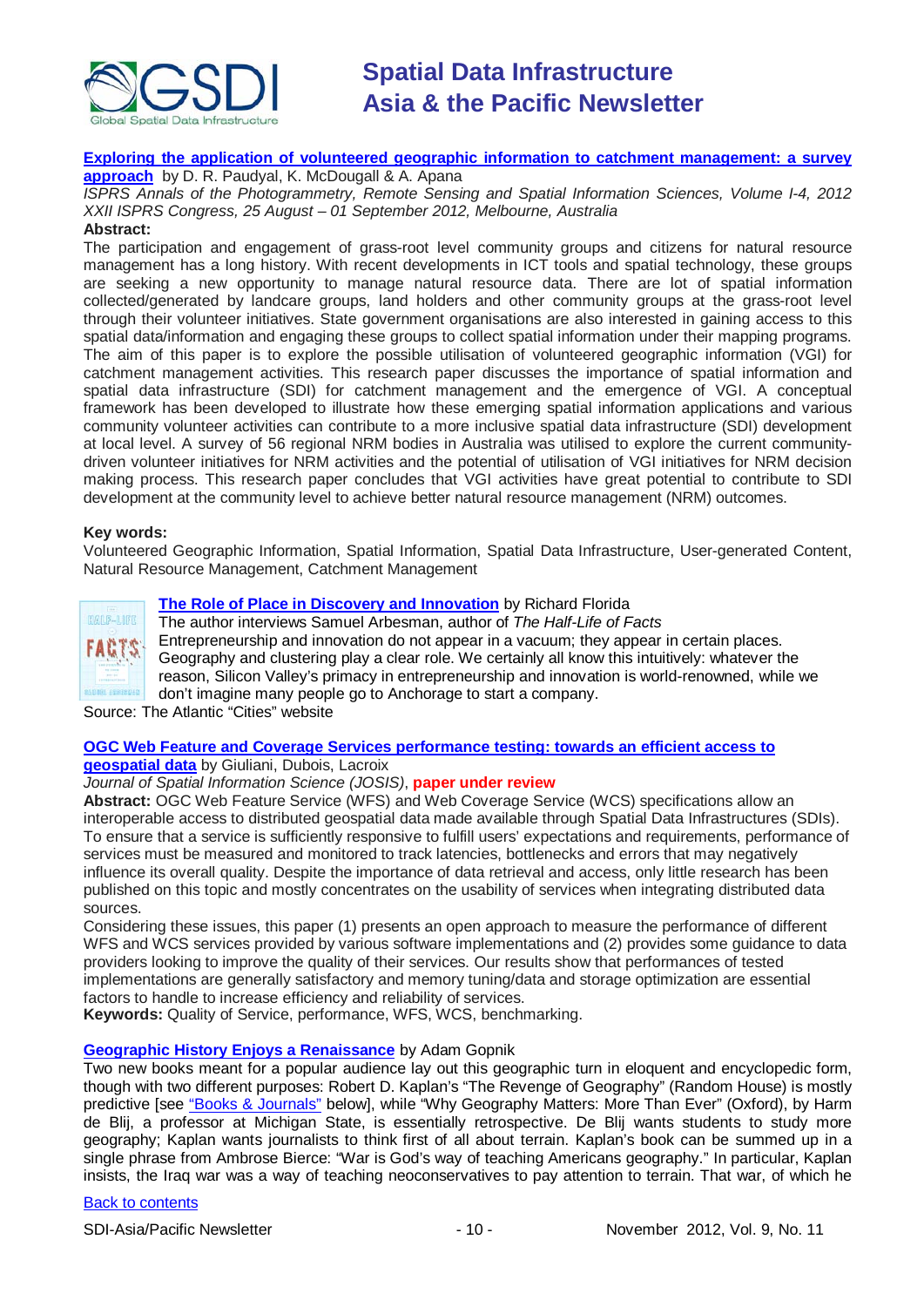

was an enthusiast, was a catastrophe, he now admits, and he lays the blame for that on a failure to pay attention to the lay of the land. Source: New Yorker magazine

### **[ROMNOGRAPHY: SYRIA'S MARCH TO THE SEA](http://www.newyorker.com/online/blogs/newsdesk/2012/10/romney-and-syrias-march-to-the-sea.html)** by Adam Gopnik

US Presidential candidate's ignorance of middle east geography. Source: New Yorker magazine blog

### **[The Changing Role of the Surveyor](http://www.asmmag.com/201210184370/the-changing-role-of-the-surveyor.html)** by Matt Ball

The role of the surveyor has been modified by new measurement technology throughout history, but the move to digital has brought the most profound adjustments to fieldwork. The disruptive technologies begin in 1984 with GPS, extend to RTK in 1993, LIDAR in 2000, machine control, and now unmanned aerial systems (UAS). Each of these technologies has changed how measurement has been obtained, and how readily measurements can be collected.

… One contributor to this shifting role is the ubiquity of GPS receivers, because they are in every smartphone. The consumer use of the technology for navigation has increased awareness and interest. The expectation is for more and more accurate map data. As a result, the interest in more accuracy is driving opportunities for professionals.

Source: Asian Surveying & Mapping

**Determining site suitability of evacuation shelters using GIS** by Junglan Yang, Yongjin Joo and Chulmin Jun

### **Introduction**

Every year, countries around the globe, including Korea, are undergoing enormous human and property damages resulting from natural disasters such as earthquakes, droughts, floods and artificial disasters like fires, explosions and building collapses. When a fire or disaster occurs, what should be taken into consideration most seriously is evacuation of people and in this regard emergency evacuation shelters become an important thing. Moreover, knowing precise locations of designated emergency evacuation shelters is one of the most crucial measures for evacuation when an emergency occurs. However, the most fundamental problem in relation to the occurrence of a disaster or calamity, is that evacuees are lacking in their understanding of preventing and coping with such disaster or of recovering damages. In order to resolve such problems, efficient and swift management and heightening of citizens' awareness of disasters and calamities is required. Furthermore, whether emergency evacuation shelters are facilities established in accordance with appropriate standards are ambiguous in many aspects and although there have been some studies of their appropriateness, those aimed at providing precise standards are still being made. At present, the need for criteria to evaluate their appropriateness in order to judge whether emergency evacuation shelters are facilities established in accordance with appropriate standards and whether they need complementation has also emerged. To this end, this study first reviewed previous research on standard elements for emergency evacuation shelters and presented elements enabling quantitative assessment. Second, this study established GIS database with variables produced from the standard elements designed using previous research results. Third, in order to consider the importance of elements to plan emergency evacuation shelters, this study applied AHP, thereby presenting standard elements to evaluate and estimating their relevant importance and priorities. Lastly, this study made a new suggestion through the analysis result by applying the standard elements to the area examined.

Source: Geospatial World Weekly

### **[Principles of 5D modelling](http://beta.geospatialworld.net/Paper/Technology/ArticleView.aspx?aid=30344)** by Peter van Oosterom and Jantien Stoter

### **Abstract**

This paper proposes an approach for data modelling in five dimensions. Apart from three dimensions for geometrical representation and a fourth dimension for time, we identify scale as fifth dimensional characteristic. Considering scale as an extra dimension of geographic information, fully integrated with the other dimensions, is new. Through a formal definition of geographic data in a conceptual 5D continuum, the data can be handled by one integrated approach assuring consistency across scale and time dimensions. Because the approach is new and challenging, we choose to step-wise studying several combinations of the five dimensions, ultimately resulting in the optimal 5D model. We also propose to apply mathematical theories on multidimensional modelling to well established principles of multidimensional modelling in the geo-information domain. The result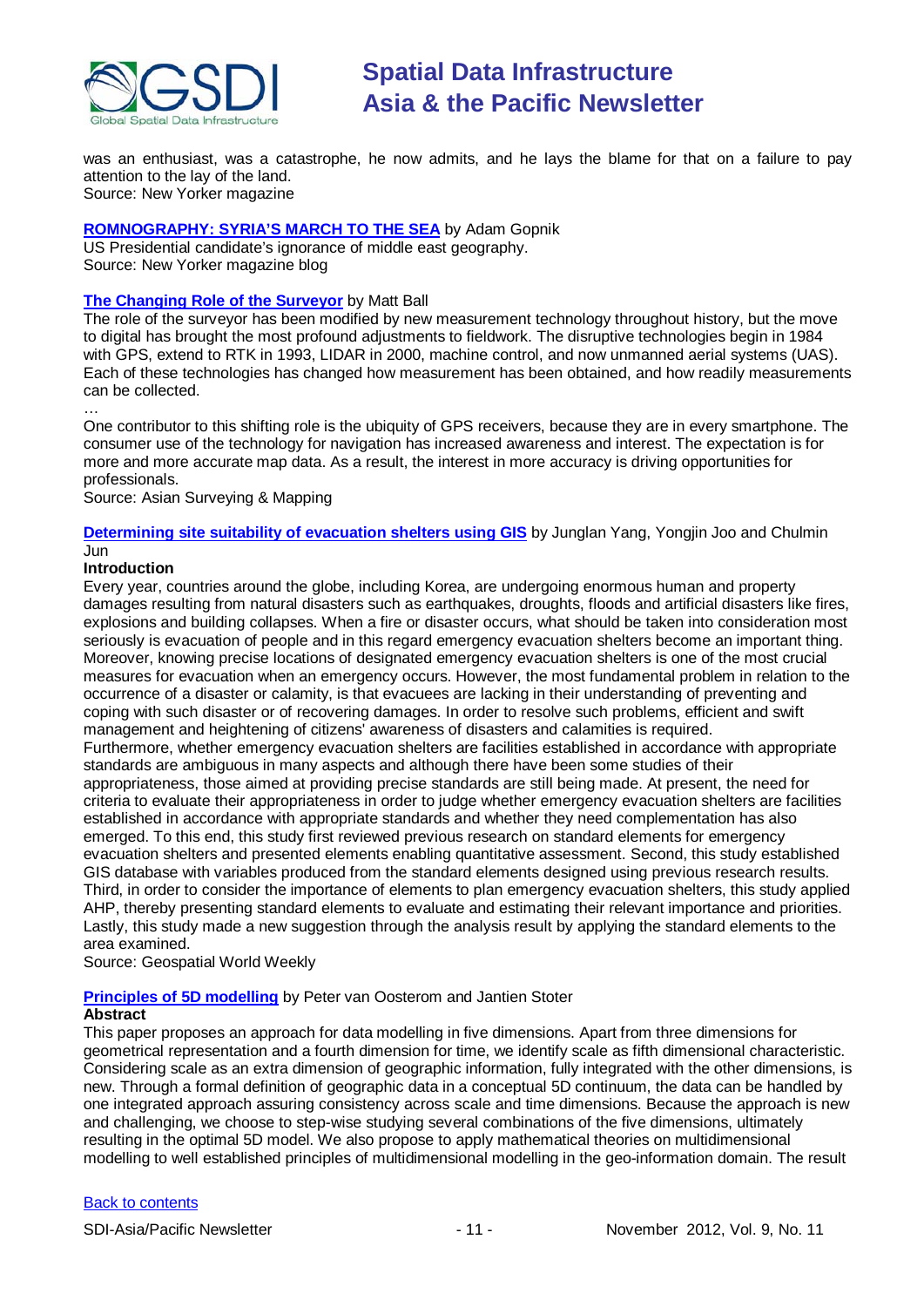

is a conceptual full partition of the 3Dspace+time+scale space (i.e. no overlaps, no gaps) to be realised in a 5D data model implemented in a Database Management System. Source: Geospatial World Weekly

### **[The Longest Line](http://www.amerisurv.com/content/view/10642/153/)** by Albert "Skip" Theberge, Jr

Among the epic projects undertaken by the United States Coast and Geodetic Survey was the survey of the 39th Parallel, the first arc of triangulation to span the continent. This work was begun in 1871 and not completed for nearly thirty years. Near the western terminus of the 39th Parallel Survey, and peripheral to the main scheme triangulation, is the great strato-volcano Mt. Shasta near the southern end of the Cascade Mountains. It rises to an elevation of 14,179 feet above sea level and is at the northern end of the Sacramento Valley of California. It is believed that it was named by early Russian settlers from a word meaning white or pure, a reference to its nearly year-round snow-clad appearance. Although at Latitude 41.4 North, because of its great elevation and prominence as a landmark, the United States Coast and Geodetic Survey (C&GS) chose to determine the position of this great peak.

Source: The American Surveyor

### <span id="page-11-0"></span>[Back to contents](#page-0-0)

# **Books and Journals (including Videos and Web publications)**

Varanka, D.E., 2012, *[Introduction to Geospatial Semantics and Technology Workshop Handbook](http://pubs.usgs.gov/of/2012/1109/)* U.S. Geological Survey Open-File Report, 2012–1109, 107 p.

## **Abstract**

The workshop is a tutorial on introductory geospatial semantics with hands-on exercises using standard Web browsers. The workshop is divided into two sections, general semantics on the Web and specific examples of geospatial semantics using data from The National Map of the U.S. Geological Survey and the Open Ontology Repository. The general semantics section includes information and access to publicly available semantic archives. The specific session includes information on geospatial semantics with access to semantically enhanced data for hydrography, transportation, boundaries, and names. The Open Ontology Repository offers open-source ontologies for public use.

### **[Next Generation Gigital Earth](http://www.pnas.org/content/early/2012/06/20/1202383109.full.pdf+html)**

A paper entitled "Next-Generation Digital Earth" was published in the Proceedings of the National Academy of Sciences of the United States of America (PNAS) on 21 June 2012. The paper, meant to be an update of the Digital Earth vision given by Al Gore over ten years ago, reviews progress in Digital Earth scientific discovery, analyses current work, and forecasts future developments.

**[Author Robert Kaplan explains why geography matters](http://www.theglobeandmail.com/news/world/author-robert-kaplan-explains-why-geography-matters/article4593404/?cmpid=rss1)** by Michael Posner of The Globe and Mail



Robert Kaplan is no Luddite. "I accept the social media revolution – that technology has collapsed distance," he says. "But the map still matters." In fact, the national correspondent for Atlantic Monthly argues that modern communications "makes geography more precious, rather than irrelevant."

He revoked his endorsement of the 2003 invasion of Iraq largely because he felt Washington failed to appreciate the impact of geography, and now has written *The Revenge of Geography: What the Map Tells Us About Coming Conflicts and the Battle Against Fate.*

Here he gives The Globe and Mail's Michael Posner five examples of global flashpoints that make more sense when seen through the prism of geography.<br>**Iran** 2. Islamization 3. China rising

**5.** Putin's paranoia

**1. Israel versus Iran 2. Islamization 3. China rising**

### **SDI Cookbook update**

The SDI Cookbook, in its wiki version, now has an updated Chapter 10 to reflect the latest slate of standards and popular version numbers. We seek contributing editors for the other Chapters to also bring them up-to-date. About three months prior to the next GSDI Conference we will seek to affix a date and snapshot the Cookbook into a "SDI Cookbook 2013" PDF version. By saving a PDF and giving it a date of publication, it will clarify the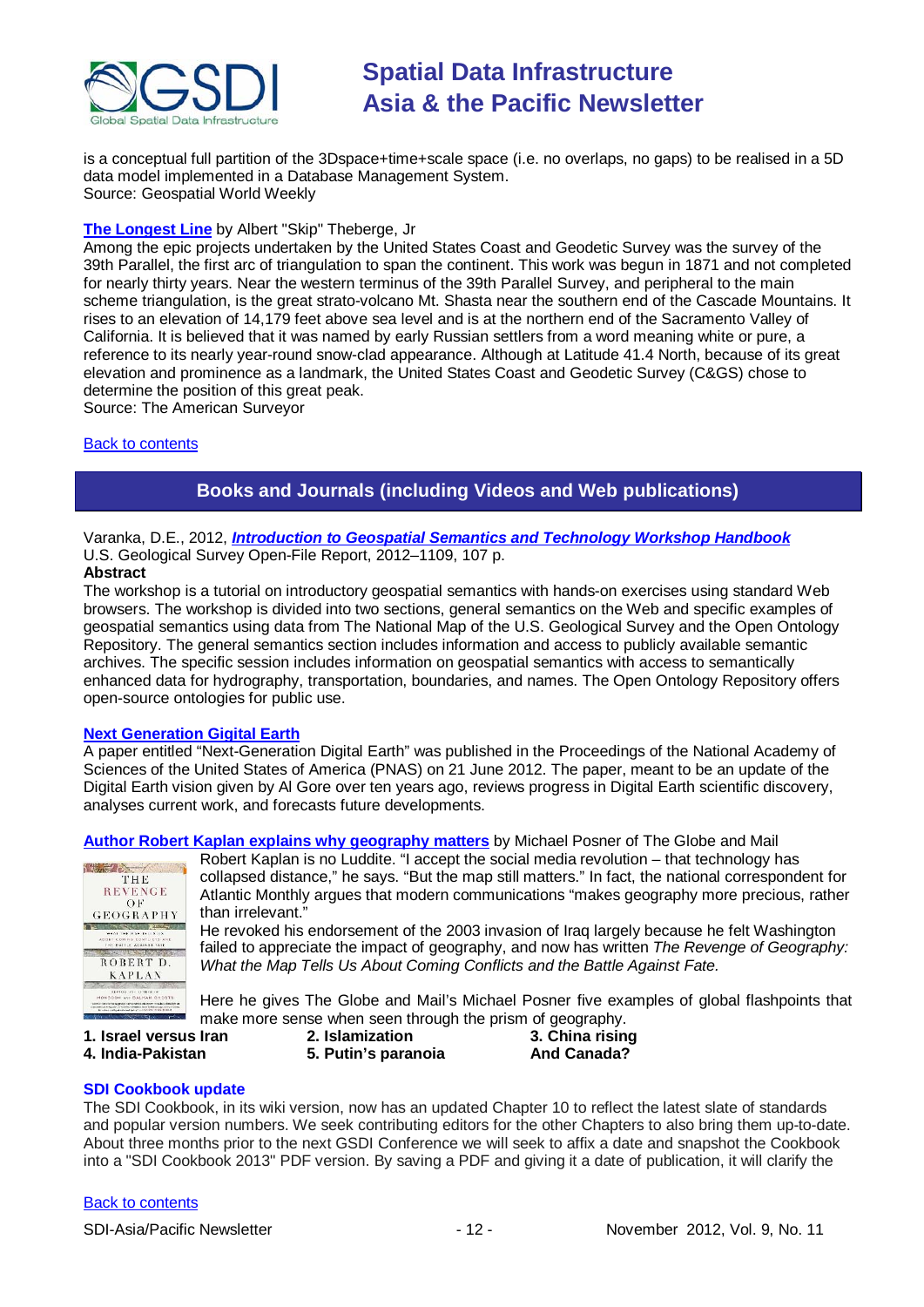

reference and citation of the document and provide a time context. If you are interested in helping update any of the chapters, please contact [Douglas Nebert.](mailto:ddnebert@usgs.gov)

### **[NewGeography website](http://www.newgeography.com/)**

### **[Mapping London blog](http://mappinglondon.co.uk/)**

### **[Call for Papers: A special issue on geospatial analysis of volunteered geographic information with](http://www.journals.elsevier.com/computers-environment-and-urban-systems/call-for-papers/call-for-papers-a-special-issue-on-geospatial/)  [Computers, Environment and Urban Systems](http://www.journals.elsevier.com/computers-environment-and-urban-systems/call-for-papers/call-for-papers-a-special-issue-on-geospatial/)**

Volunteered geographic information (VGI)

### **Submission**

Original papers with a length of 6000-7000 words are welcome. To submit your paper, please follow the [journal's](http://ees.elsevier.com/ceus/) Guide for Authors. We encourage authors to consider the option of supplementary data including raw data, derived data and source codes; we particularly encourage authors to pack your supplementary data in such a manner that interested readers can easily replicate your results. Authors must select "Special Issue" while they reach the "Article Type" step in the submission process, and identify the "geospatial analysis of VGI" special issue in their cover letter. First-time users must register themselves as Author.

### **Important dates:**

Paper submission due: 30 December 2012 Acceptance notification: 30 May 2013 Publication: 30 August 2013

# **Editors for the special issue:**

[Bin Jiang,](mailto:bin.jiang@hig.se) Department of Technology and Built Environment, Division of Geomatics, University of Gävle, Sweden

[Jean-Claude Thill,](mailto:Jean-Claude.Thill@uncc.edu) Department of Geography and Earth Sciences, University of North Carolina at Charlotte, USA

### **[Borderlines blog from the New York Times](http://opinionator.blogs.nytimes.com/category/borderlines/)**

Countries are defined by the lines that divide them. But how are those lines decided — and why are some of them so strange? Borderlines explores the stories behind the global map, one line at a time.

### by Frank Jacobs

Frank Jacobs is a London-based author and blogger. He writes about cartography, but only the interesting bits. His other blog is [Strange Maps](http://bigthink.com/blogs/strange-maps)

### **[Thematic Mapping blog](http://blog.thematicmapping.org/)**

Terrain mapping with Mapnik

### Blog of **[Ragnvald Larsen, geographer](http://www.mindland.com/wp/)**

Geographer working with maps at the Norwegian Directorate for Nature Management. Part of his job is to contribute to development aid projects.

**International Society for Digital Earth - August, 2012 [Newsletter](http://www.digitalearth-isde.org/news/isde-newsletter(201208).html)** 

**[Thoughts on the Geospatial industry, Open Standards and Open Source](http://cameronshorter.blogspot.com/2011/06/memoirs-of-cat-herder-coordinating.html)** Cameron Shorter's blog

**New Zealand - SDI Cookbook Chapter 6 – [Government and Industry, moving forward.](http://www.geospatial.govt.nz/sdi-cookbook-chapter-6-government-and-industry-moving-forward)**

**Carnival Of The Geospatialists #3 - [Musings and Down-Right Cool Things Shared by the Geo Faithful](http://www.gisuser.com/content/view/25690/28/)**

**[Open Planet 5, the magazine published for the International gvSIG](http://jornadas.gvsig.org/descargas/magazine) Conference is now available in [electronic format](http://jornadas.gvsig.org/descargas/magazine)**

### **[SDI Magazine](http://www.sdimag.com/)**

**[Mother Pelican: A Journal of Sustainable Human Development](http://www.pelicanweb.org/solisustv08n01page1.html)** The January 2012 issue has been posted:

**[LiDAR News, Vol 2, No 19](http://www.lidarnews.com/newsletter/Vol2No19.htm)** (September 2012 Newsletter)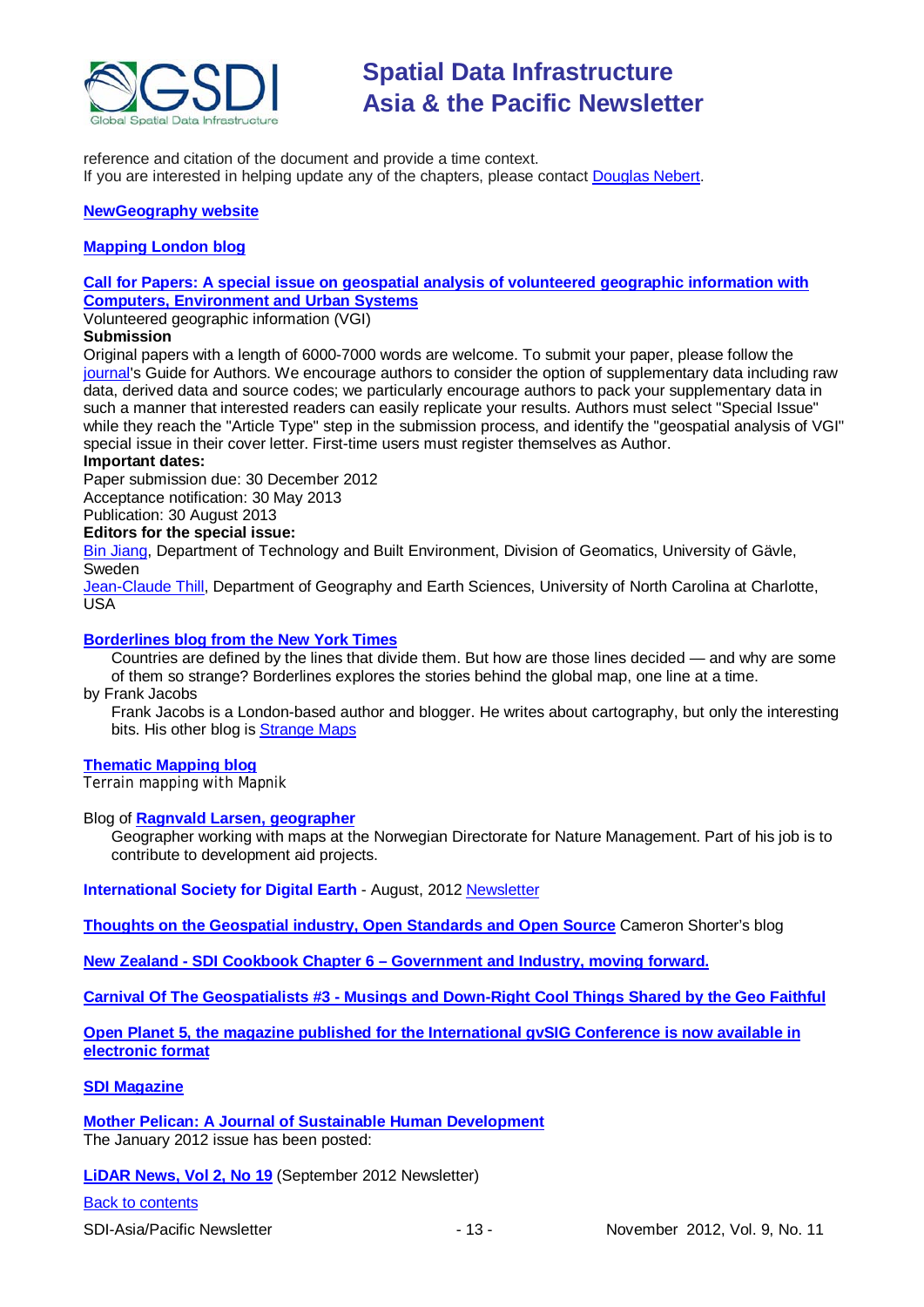

**[LiDAR News magazine](http://lidarnews.com/emag/2012/vol2no5/index.html)** (Vol 2, No 5, Fall 2012)

**[Think Quarterly](http://thinkquarterly.co.uk/#aboutthebook)** – Google's new on-line magazine

**[Coordinates](http://mycoordinates.org/pdf/jun12.pdf)** monthly magazine - **PDF** (June 2012)

**[SERVIR-Africa community news](http://www.servirglobal.net/africa/en/News/CommunityNews.aspx)**

**GISuser - [GIS and Geospatial Technology News](http://www.gisuser.com/)**

**[National Geographic website](http://www.nationalgeographic.com/)**

**[The Atlantic Cities website](http://www.theatlanticcities.com/)** including [Maps](http://www.theatlanticcities.com/posts/map/)

**[Professional Surveyor](http://www.profsurv.com/)** magazine

**[The American Surveyor](http://www.amerisurv.com/newsletter/29AUG2012.htm)** newsletter (August 29)

**[My Co-ordinates e-zine](http://mycoordinates.org/pdf/oct12.pdf)** – October issue (PDF)

<span id="page-13-0"></span>**[Back to contents](#page-0-0)** 

# **Just for Fun!**

### **[Why Losing Google Maps on the iPhone Is a Good Thing](http://www.theatlanticcities.com/technology/2012/10/why-losing-google-maps-iphone-good-thing/3466/)**

Apple's decision to prune Google Maps from the iPhone to make way for the homegrown alternative, Apple Maps—which lacks data on buses or trains, among other flaws—has sparked the particular anger of public transportation advocates. But while inconvenienced, transit tech enthusiasts like George Aye (currently at work on a new, Chicago-specific transit app) also recognize the potential silver lining in the wake of Google Maps' departure from the iPhone: an opening for smaller, place-based transit apps to catch on, innovate, and court users on the more than100 million devices that have already switched over to iOS 6 since it was released a little over a week ago.

Source: *The Atlantic* "Cities"

**[APPLE ADVISES MAPS USERS NOT TO GO ANYWHERE](http://www.newyorker.com/online/blogs/borowitzreport/2012/09/apple-advises-maps-users-not-to-go-anywhere.html)** by *[Andy Borowitz](http://www.newyorker.com/magazine/bios/andy_borowitz/search?contributorName=Andy%20Borowitz)* [**WARNING** – satire/parody] Even as he apologized, Mr. Cook downplayed the number of Apple customers affected by the Maps glitch: "This only impacts Apple customers who have someplace to go. From what we can tell, most of our customers just go back and forth to the Apple Store and that's pretty much it." Source: The *New Yorker*'s Borowitz Report



### **[The Geography of Corn Mazes –](http://blog.gisuser.com/2012/10/18/the-geography-of-corn-mazes-wow-washington-state/) Wow Washington State!**

The writer is not really much of a corn maze fan, however, he does really dig maps, so he had to give this maze in Washington State 2 thumbs up – definitely a Geographer's dream! The maze in Snohomish County, Washington is shaped like the State of Washington, complete with major roads, rivers, and major landmarks like the Space Needle and Mt. Saint Helens… impressive! Source: AnyGeo blog



### **[The Gender Psychology of Losing Your Car in a Parking Lot](http://www.theatlanticcities.com/commute/2012/10/gender-psychology-losing-your-car-parking-lot/3675/)**

The researchers, who've [published their findings](http://onlinelibrary.wiley.com/doi/10.1002/acp.2844/abstract) in the journal *Applied Cognitive Psychology*, snagged 115 shoppers on their way out of a gardening and construction mall (we think this is Netherlandish for a Home Depot). They then spent about 10 minutes interviewing the drivers about their general parking-related forgetfulness, where they thought they had parked that day on a map, how far away they estimated the spot to be, and what kinds of tricks they used to remember the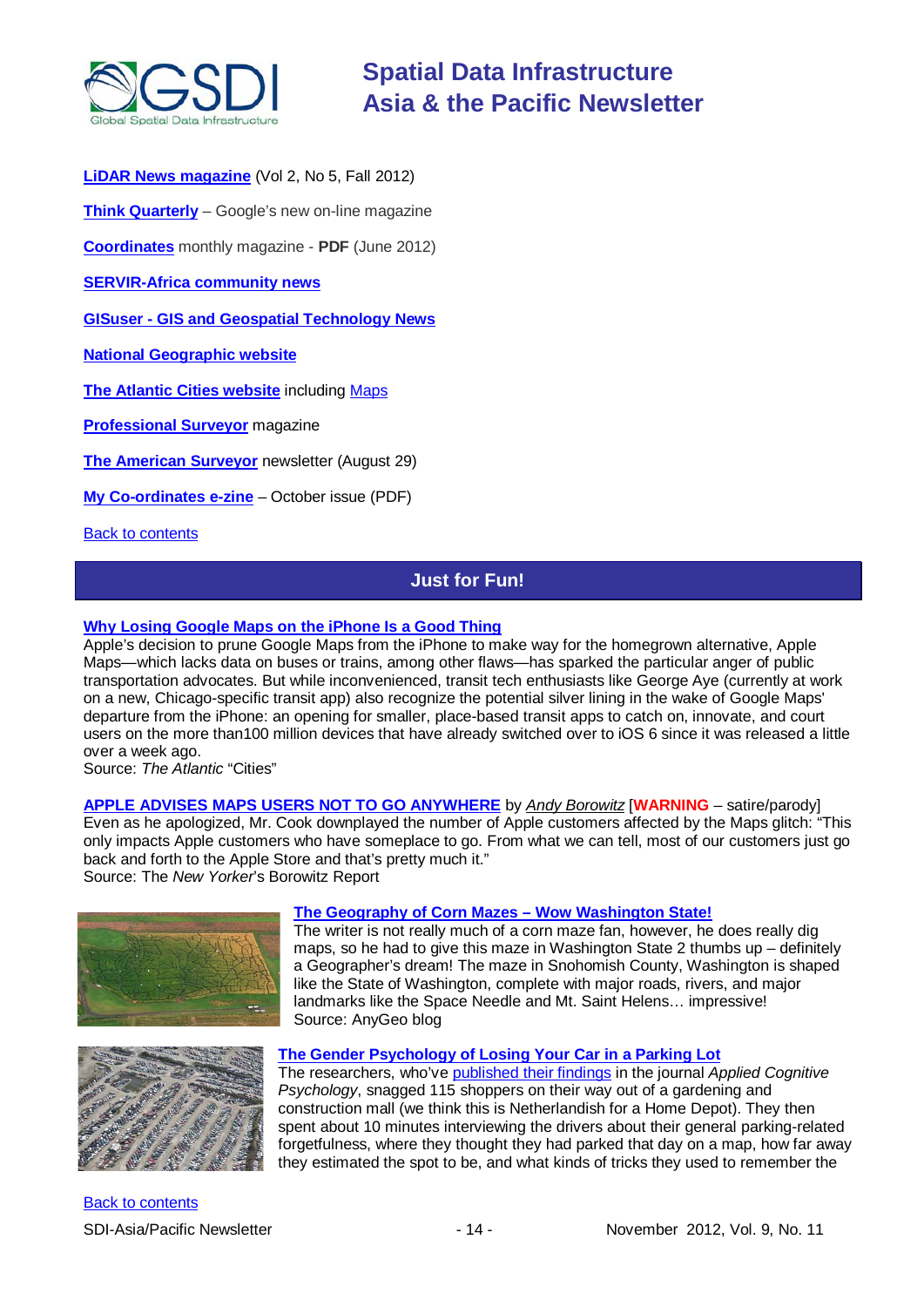

location. The researchers then followed these people back to their cars (literally, this was one of the questions in the interview: "Can we follow you to your car?"). Source: The Atlantic "Cities"

### **Netherlands - [Heated Bike Lanes](http://www.theatlanticcities.com/commute/2012/10/invention-we-wish-we-had-heated-bike-lanes/3706/)**

Towns in the Netherlands are hoping to pilot-test *heated* bike lanes, or geothermal infrastructure at 20,000- 40,000 euros a kilometer that would melt the snow and ice from your morning commute.

The man behind the proposal, Marcel Boerefijn, said there would be savings from fewer accidents, less salt needed to grit roads and reduced car expenses. Mr Boerefijn said it was possible that the final net cost would be less than putting straw down on the paths.

Source: The Atlantic "Cities"

### **Entertaining Video - [Durham's Bridge of Death Will Decapitate Any Tall Truck](http://www.theatlanticcities.com/neighborhoods/2012/10/durhams-bridge-death-will-decapitate-any-tall-truck/3707/)**

[For years, a North Carolina man has documented an 11-foot-8-inch-tall bridge's amazingly destructive effect on](https://owa.unimelb.edu.au/owa/redir.aspx?C=uFxeepuCU0Sgwr_GSbfmaF412zJuh88IgRE2jQKvkFZ3a0LyKk0VBCM7nsel5UIToBqJiMayyFM.&URL=http%3a%2f%2ftheatlantic.us2.list-manage2.com%2ftrack%2fclick%3fu%3ded2d318978b7dc9b30b1f464f%26id%3defada33529%26e%3d466c811007)  [passing traffic.](https://owa.unimelb.edu.au/owa/redir.aspx?C=uFxeepuCU0Sgwr_GSbfmaF412zJuh88IgRE2jQKvkFZ3a0LyKk0VBCM7nsel5UIToBqJiMayyFM.&URL=http%3a%2f%2ftheatlantic.us2.list-manage2.com%2ftrack%2fclick%3fu%3ded2d318978b7dc9b30b1f464f%26id%3defada33529%26e%3d466c811007)

Source: The Atlantic "Cities"

## **What Really Happens When a City Makes Its Transit System Free? New Zealand - [The Case for Bus Transfers](http://www.theatlanticcities.com/commute/2012/10/case-bus-transfers/3713/)**

Source: The Atlantic "Cities"

### **[Google Street View Tackles the Grand Canyon](http://www.theatlanticcities.com/technology/2012/10/google-street-view-tackles-grand-canyon/3716/)** - Pedestrian back-pack

We're all familiar with the Google Street View cars at this point (and their Nokia cousins).

They go buzzing around cities capturing data from the physical world. But there are places they cannot go, places that Google would really like to have imagery of, for example, say, the Grand Canyon.

And so, Google being Google, they hacked together a solution: a backpack topped with the camera orb we know from the company's cars. The Trekker, as they call this new gear, is controlled via an (Android, obviously) phone and captures imagery automatically.

Source: [Google blog](http://googleblog.blogspot.com/2012/10/trekking-grand-canyon-for-google-maps.html) and The Atlantic "Cities" and the [LA Times](http://www.latimes.com/business/technology/la-fi-tn-google-grand-canyon-20121026,0,4335732.story)



**[Got truly and outstandingly lost recently?](http://www.bbc.co.uk/news/magazine-19908848)** Enjoy the feeling while you can, for it's becoming an increasingly difficult task.

It is now hard for most people aged below 25 to remember a time when we used maps that folded (or at least maps that came folded from a shop, and never folded quite so well again). And it is a sobering thought that our most influential maps are now in the hands of a very new breed of cartographers. Source: BBC and [Geospatial World Weekly](http://beta.geospatialworld.net/newsletter/oct1512.htm)

### <span id="page-14-0"></span>**[Back to contents](#page-0-0)**

# **Training Opportunities**

### **[free GNSS Remote Sensing workshop, Sydney](http://www.acser.unsw.edu.au/events/gnss_workshop.html)**

At the UNSW Australian Centre for Space Engineering Research and the School of Surveying and Geospatial Engineering we are interested in positioning for all sorts of applications; traditionally to locate and re-locate historical land boundaries, for large engineering infrastructure development, to control mining operations, for undersea floor location and oil and gas exploration. In the last 20 years, satellite positioning has revolutionised the way surveyors and spatial information professionals provide position.

Hear about where remote sensing is going at this free Global Navigation Satellite System (GNSS) Remote Sensing (RS) workshop.

**When:** Wednesday, 5th December 2012

**Where:** M17 Lecture Theatre, UNSW Kensington, Sydney, Australia

**Costs:** Free to attend

Thanks to Ross Johnson for bringing this to our attention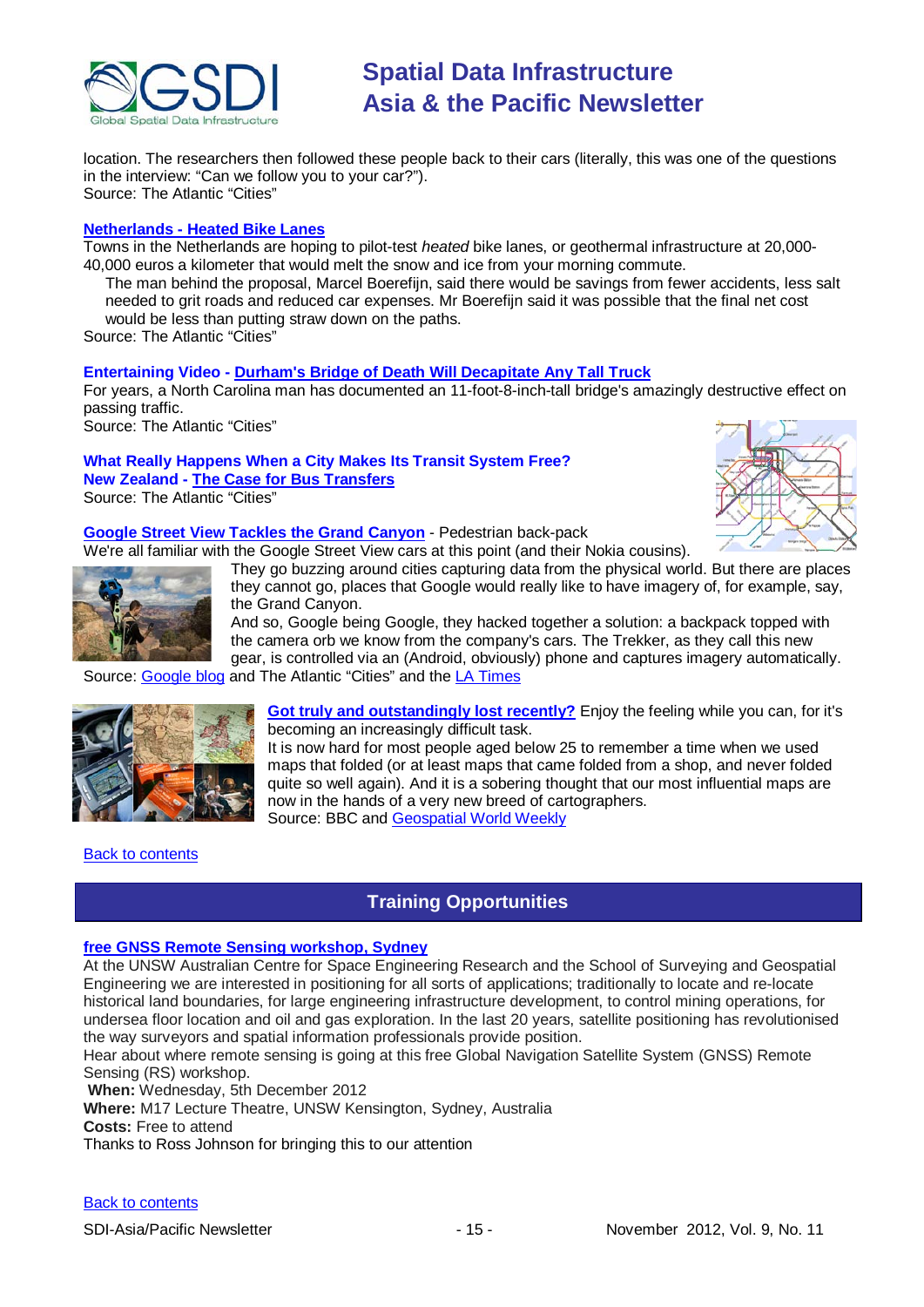

## **[Course Spotlight: Master of Spatial Information Science](http://themelbourneengineer.eng.unimelb.edu.au/2012/02/course-spotlight-master-of-spatial-information-science/)**

The University of Melbourne [Course Spotlight: Master of Spatial Information Science](http://themelbourneengineer.eng.unimelb.edu.au/2012/02/course-spotlight-master-of-spatial-information-science/)

Spatial information is an essential and indispensable part of any economy's infrastructure. It is needed in all walks of life and on many scales, with applications in land tenure systems, environmental modelling, food production, disaster management, climate change modelling, engineering, architecture and urban planning. Current industry shortfalls in spatial information practitioners combined with a growing demand in Australia and internationally, ensure graduates a range of well-paid job opportunities.

Find out more about the [Master of Spatial Information Science,](http://www.msi.unimelb.edu.au/study/graduate/master-of-spatial-information-science/) as well as our [scholarship opportunities.](http://www.eng.unimelb.edu.au/study/graduate/scholarships.html)

### **[Learn to Use HTML5 with Esri ArcGIS](http://www.gisuser.com/content/view/25915/2/)**

Get a brief introduction to HTML5 and learn how to use HTML5 technologies with the ArcGIS API for JavaScript and ArcGIS Online.

Source: GIS User and [ESRI](http://training.esri.com/Gateway/index.cfm?fa=seminars.gateway)

### **[Large-Scale 3D Laser Scanning: The Complete Process](http://www.faro.com/site/resources/details/1373?CampaignId=70170000000bbwr)**

Don't worry if you missed the live webinar, "Large-Scale 3D Laser Scanning: The Complete Process". It's now available online for you to watch any time!

### **[e-Learning for the Open Geospatial Community](http://elogeo.nottingham.ac.uk/xmlui)**

We are pleased to inform that the course repository for the ELOGeo (An e-Learning Framework for Using Geospatial Open Data, Open Source and Open Standards) project is ready.

ELOGeo is a JISC-funded project based at the Centre for Geospatial Science, the University of Nottingham in partnership with the Mimas Centre of Excellence at the University of Manchester. ELOGeo main collaborators are Open Source Geospatial Foundation, Open Geospatial Consortium (OGC), Ordnance Survey, Open Nottingham, International Cartographic Association (ICA) and gvSIG Association. [More details of ELOGeo.](http://elogeo.nottingham.ac.uk/index.html)

### **gvSIG Training platform opens with a first course for gvSIG users**

The gvSIG Association tries to increase its learning offer through online courses, publishing a new learning platform: gvSIG Training. In parallel, the gvSIG Association launches its official certification program. It's a step forward in the training processes in free geomatic, creating an online training centre, that contributes to the spreading as well as to the sustainability of the gvSIG project. Training without geographic barriers, and with the best professionals.

In this platform, you will find courses in several languages to learn to use the different applications of the gvSIG project, in a user level as well as in a developer one. The courses list will be extended gradually with different gvSIG and free geomatic specialization courses (databases, map servers...), with the objective of covering the different needs of the Community.

The courses offered by gvSIG Training are part of the training routes that are required to obtain the gvSIG official certification.

For further information:

- gvSIG Training: [<http://gvsig-training.com/>](http://gvsig-training.com/)

- gvSIG Certifications: [<http://www.gvsig.com/services/certification>](http://www.gvsig.com/services/certification)

# **GIS Courses by Distance Education**

### **NSW Riverina Tafe**

The courses listed below are all full Geographic Information Systems courses which can be studied over a number of semesters by distance study pathways.

[Certificate III in Spatial Information Services \(GIS\)](http://www.rit.tafensw.edu.au/nec/nrme/giscourses#Cert III in Spatial Information Services (CPP30109))

[Certificate IV in Spatial Information Services \(GIS\)](http://www.rit.tafensw.edu.au/nec/nrme/giscourses#Cert IV in Spatial Information Services (CPP40209))

[Diploma of Spatial Information Services \(GIS\)](http://www.rit.tafensw.edu.au/nec/nrme/giscourses#Diploma of Spatial Information Services (CPP50207))

Sourc[e: NSW River](http://www.rit.tafensw.edu.au/nec/nrme/giscourses)

### **[Participatory Spatial Information Management and Communication Training Kit now available on-line](http://www.cta.int/en/About-us/CTA-news/Participatory-Spatial-Information-Management-and-Communication-Training-Kit-now-available-on-line)**

Co-published by CTA and IFAD in English and Spanish, the Training Kit is a unique product that can be tailored to meet user needs, ensuring that employees get the best training available on Participatory Spatial Information Management and Communication.

The [online version](http://pgis-tk.cta.int/) was launched at the beginning of March 2011. The DVD version was launched in December 2010. The Training Kit contains 15 Modules, each presented through a series of Units. Modules cover the entire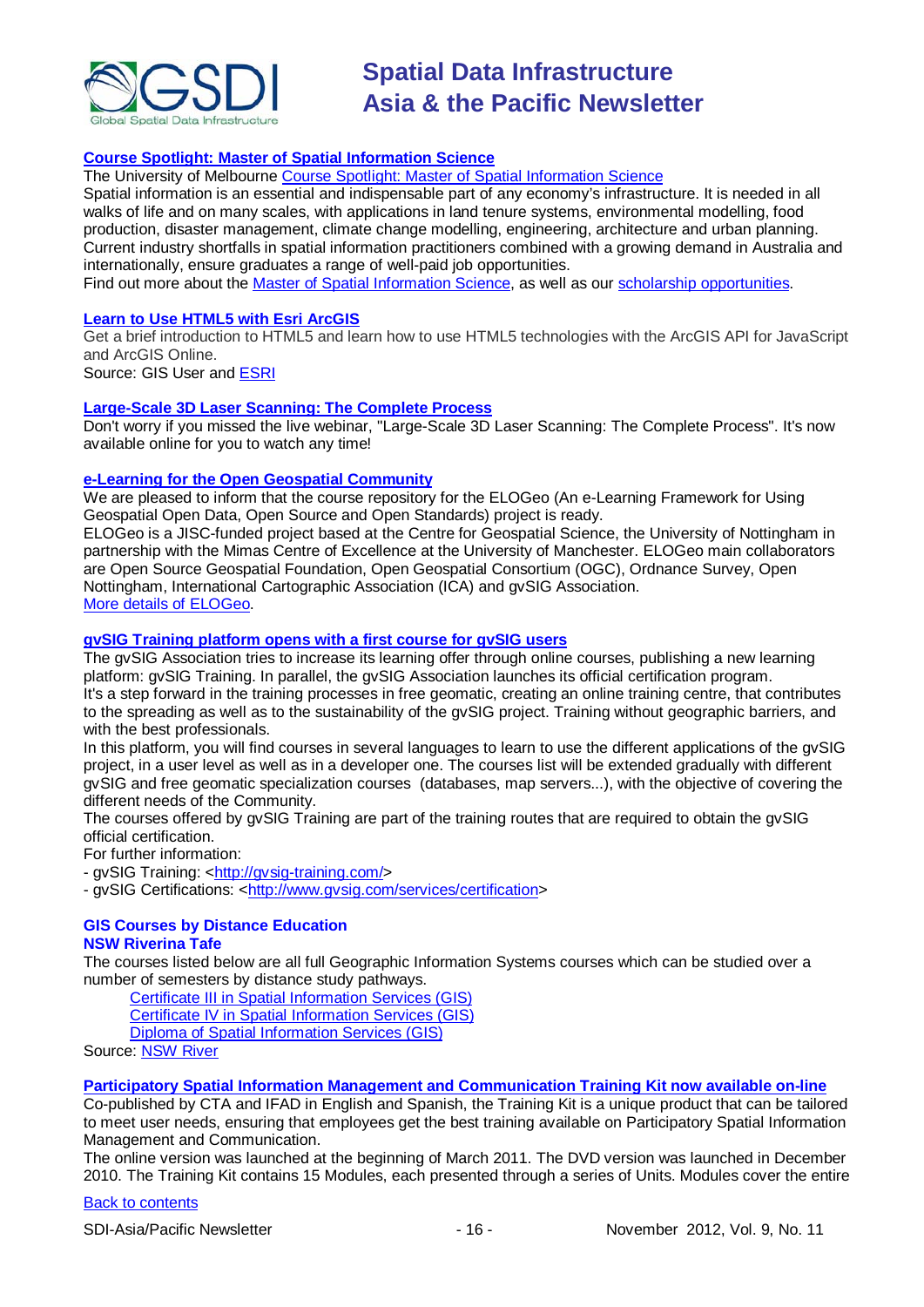

spectrum of good developmental practice – from mobilising communities to developing a communication strategy based on the outcome of participatory mapping activities. The Modules touch on topics such as the fundamentals of training, ethics and community groundwork and processes as well as the more technical low-, mid- and high-tech participatory mapping methods.

Users decide what they want to cover and when. The product has been developed using the Multimedia Training Kit (MMTK) approach – which allows you to pick and choose those Modules, Units and components that best suit your particular requirements and develop a curriculum to suit your specific needs. **Publishers:** Technical Centre for Agricultural and Rural Co-operation ACP-EU (CTA), Wageningen, The Netherlands and International Fund for Agricultural Development (IFAD), Rome, Italy Source: [The Centre for Agricultural and Rural Cooperation](http://www.cta.int/en/About-us/Who-we-are)

### <span id="page-16-0"></span>[Back to contents](#page-0-0)

## **Funding Opportunities, Awards, Grants**

**OPEN GEOSPATIAL CONSORTIUM Workshop** - Australia and New Zealand Forum Mon 19th Nov 2012 - Canberra PSMA Offices, Level 2, 113 Canberra Ave, Griffith, ACT 2603. [CONTACT](mailto:Denise.McKenzie@dse.vic.gov.au)

### **[Ideas Challenge](http://www.gmes-masters.com/ideas-challenge)**

The Ideas Challenge is at the core of the GMES Masters competition. It invites students, entrepreneurs, start-up companies and SMEs to submit their ideas for an innovative commercial use of GMES to a secure online database on the GMES Masters website. The best idea for a commercially viable business idea using GMES data will be rewarded. The winner will be rewarded with a cash prize of EUR 10,000 as well as the chance to get his idea further developed in one of the six ESA Business Incubation Centres (BICs). The incubation package has a value of up to EUR 60,000.

### **[ESA App Challenge](http://www.gmes-masters.com/esa-app-challenge)**

The European Space Agency (ESA) will award the ESA App Challenge to the best application idea for the usage of GMES on mobile phones. Proposals shall address one or more GMES main thematic areas (land, marine environment, atmosphere, climate change, emergency management). ESA is looking for ideas that can be implemented quickly into a profitable business. The application should consist of a base app containing info and news on GMES, as well as one or more specific content modules that provide relevant location-based data to users in real time. The winner will be considered for support by one of the six European Space Agency's Business Incubation Centres (ESA BICs) across Europe (value up to EUR 60,000).

### **[European Space Imaging High-Res Challenge](http://www.gmes-masters.com/european-space-0)**

European Space Imaging (EUSI) is Europe's leading provider of Very High-Resolution (VHR) satellite data. EUSI will award the best application idea using the most advanced VHR satellite data. Application ideas which are easily implementable, sustainable, cut costs and create efficiencies are of high interest. Participants are required to submit detailed application ideas including business concepts. The winner will be awarded a data package of EUSI satellite data worth up to EUR 20,000 for use in further developing the winning application.

### **[DLR Environmental Challenge](http://www.gmes-masters.com/dlr-environmental)**

DLR is looking for new applications in Earth observation, especially proposals addressing the mapping of the environment and climate. Ideas for using Earth observation to manage sustainable supplies of energy are also welcome. In addition to any kind of non-satellite geoinformation, proposals should be based on existing or imminent Earth observation satellite data that is available either for free or under commercial terms. The product or service generated from the idea should support either professionals from organisations and companies in environmental assessment, or the general public and consumer-oriented markets. Both regional and global applications and services are possible. Innovative ways to link the service with users are especially encouraged. The ideas should also describe a realistic scenario for their implementation involving either the general public or commercial benefits. The winner(s) will receive a voucher for a workshop or initial coaching according to what further realisation of the idea requires.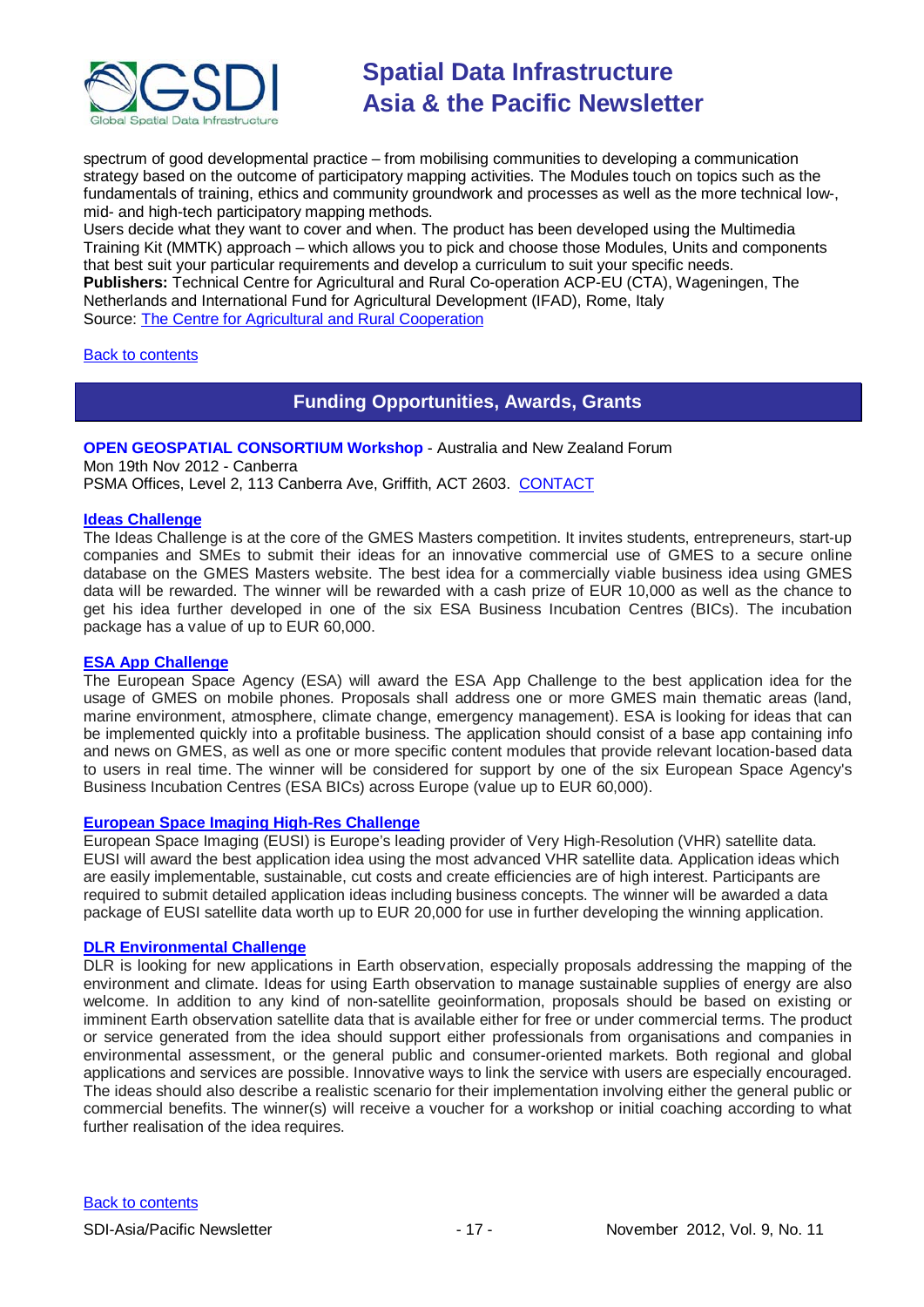

### **[Best Service Challenge](http://www.gmes-masters.com/best-service)**

The Best Service Challenge invites service providers to upload profiles of their existing services within the main thematic areas of GMES to the GMES Masters competition website. The Best Service Challenge aims at increasing the awareness of existing Earth Monitoring Services and their benefits to European citizens. The winner of the Best Service Challenge will benefit from a substantial satellite data quota made available with financial support by the European Commission.

### **[T-Systems Cloud Computing Challenge](http://www.gmes-masters.com/t-systems-cloud)**

T-Systems will award the prize for its Cloud Computing Challenge to the best GMES application or service idea that will make use of the cloud computing model Infrastructure-as-a-Service (IaaS) to provide Earth observation data on demand via user-oriented web portal or mobile devices. T-Systems will assist the winner in getting the awarded project off the ground. They will support the winner to realise an innovation project, which could lead to a long-term partnership.

### **[Challenge to spur the geospatial industry](http://geospatialworld.net/index.php?option=com_content&view=article&id=23850:challenge-to-spur-the-geospatial-industry&catid=75:miscellaneous-events)**

The Singapore Land Authority has launched OneMap Challenge that seeks to promote the development of innovative map-based desktop and mobile applications by businesses and the community.

The OneMap Challenge provides a platform for application developers to showcase their creativity through the apps they develop to an increasingly tech-savvy population and enterprises, including those represented by the Association of Small and Medium Enterprises (ASME) which is one of the competition promotion partners. The Challenge also aims to facilitate collaborations between potential business partners for creating location-based apps that are useful for business enterprises and the general community.

With two top prizes of \$20,000 cash each and other attractive prizes up for grabs, the OneMap Challenge is divided into two categories – Web Applications for applications that run on web browsers and Mobile Applications for those that run on smart phones, tablets and other portable devices.

Visit <http://www.sla.gov.sg/OneMapChallenge> to learn more about OneMap Challenge and check out the OneMap Facebook page at [www.facebook.com/OneMap.](http://www.facebook.com/OneMap)

Source: Geospatial World and [SLA press release](http://www.sla.gov.sg/htm/new/new2012/new0401.htm)

### <span id="page-17-0"></span>[Back to contents](#page-0-0)

# **Employment Opportunities**

### **['Surveyors are getting lucrative offers in Vietnam'](http://www.geospatialworld.net/index.php?option=com_interview&int=1&view=managetemplate&id=255&Itemid=644)**

*Viet Nam government is investing approximately USD 60 million in cadastral mapping. Prof. Dr. Dang Hung Vo explains what it means for surveyors.*

Source: Geospatial Wworld

### **GIS Job Board Launches New Website: [www.gisjobboard.com](http://www.gisjobboard.com/)**

New Site Provides Employers and Job Seekers Tools to Post and Search Jobs and Resumes in the GIS and Geospatial Disciplines

GIS Job Board has launched a new website specifically dedicated to GIS and other geospatial disciplines. The new site makes it simple for employers and job seekers to post and search for jobs and resumes. The site was created to serve the growing needs of the GIS community and help with recruiting and job seeking efforts. Visitors also have the option to view the site in a different language if they choose, making it easier for them to

have access to the content

Registered users can receive jobs or resumes by email. They can also flag jobs and resumes as well as save searches, setup resume alerts, and save resumes and jobs. Users have the capability of private messaging other users in case they ever want to communicate with someone.

<span id="page-17-1"></span>For more information about GIS Job Board, please visit their website at **[www.gisjobboard.com](http://www.gisjobboard.com/)**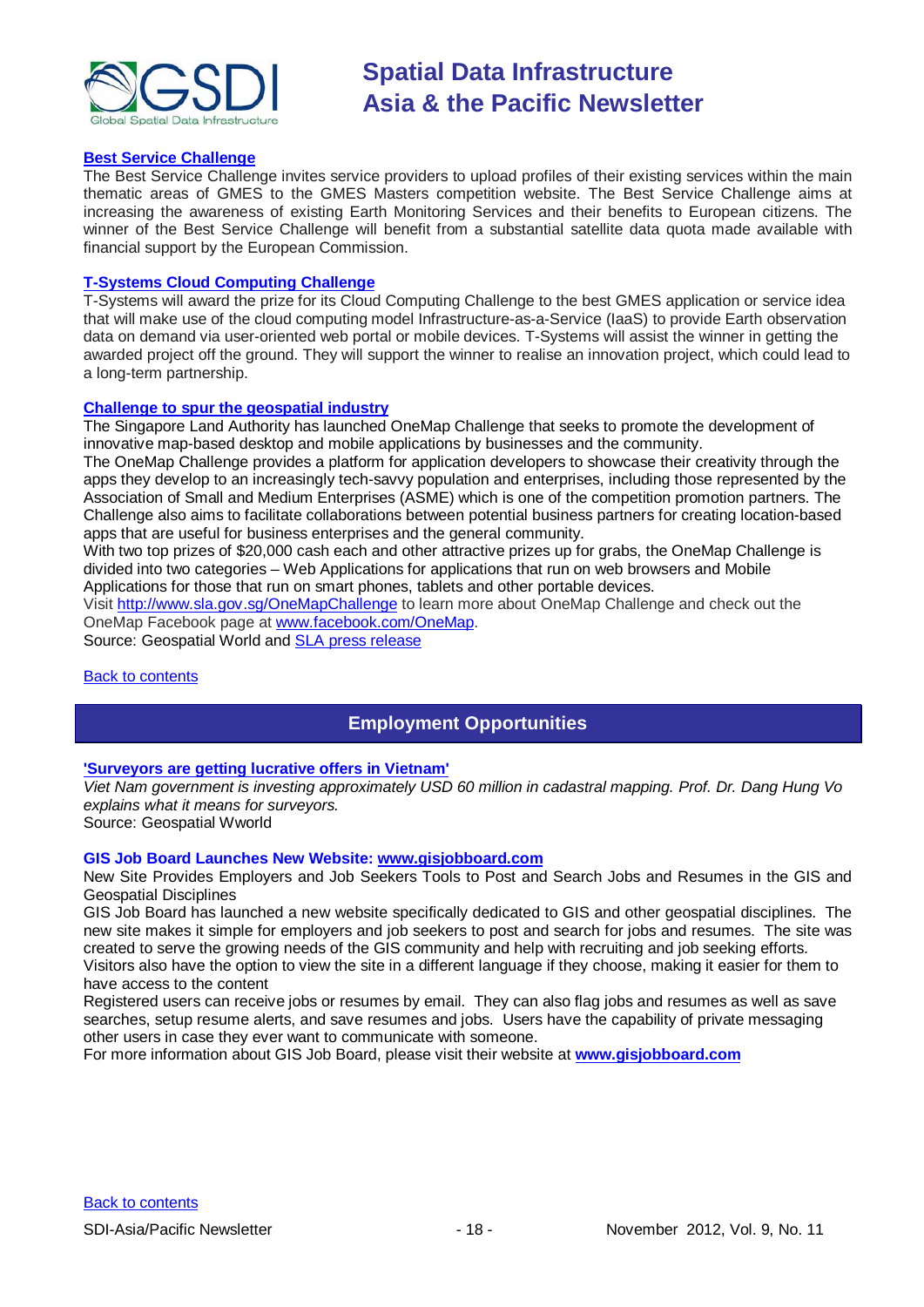

## **Conference Proceedings**

### **[The 4th Digital Earth Summit Concludes in Wellington, New Zealand](http://digitalearth-isde.org/news/367)**

The fourth bi-annual Digital Earth Summit was held in Wellington, New Zealand from Sept. 2-4, as one in a series of summits organized by the International Society for Digital Earth (ISDE). The summit with the theme "Digital Earth and Technology" was co-hosted by Wellington City Council and Land Information New Zealand. There were three streams that included the digital environment, resilient cities, and growing up digital. There were 15 keynote speeches and 75 presentations, attracting around 200 delegates from more than 20 countries.





**FIG Working Week 2012 Rome May 6 – 10, 2012** [Technical Program and Proceedings](http://www.fig.net/pub/fig2012/techprog.htm)

### **GSDI 13 QUEBEC CONFERENCE A HUGE SUCCESS May 14 – 7, 2012**

A limited-edition book of selected papers "Spatially Enabling Government, Industry and Citizens: Research and Development Perspectives" was provided free of charge to all conference registrants. Abstracts and Papers from the Conference may also be downloaded from th[e GSDI Association's website.](http://www.gsdi.org/gsdiconf/gsdi13/prog_details.html)

### **[7th International Conference on 3D Geoinformation, 16–17 May 2012, Québec, Canada](http://www.int-arch-photogramm-remote-sens-spatial-inf-sci.net/XXXVIII-4-C26/)**

**[Report on GI Science and Remote Sensing for Climate Change Studies Workshop](http://www.asmmag.com/201205043668/report-on-gi-science-and-remote-sensing-for-climate-change-studies-workshop.html)** Kumaun University SSJ Campus Almora, India from 1-3 March 2012.

### **Malaysia Geospatial Forum 2012**

[Day 1](http://www.geospatialworld.net/index.php?option=com_content&view=article&id=24204%3Amalaysia-explores-geospatial-opportunities&catid=75%3Amiscellaneous-events&Itemid=1) (March 6), [Day 2](http://www.geospatialworld.net/index.php?option=com_content&view=article&id=24223%3Ageospatial-sector-should-strive-to-become-more-useful&catid=75%3Amiscellaneous-events&Itemid=1) (March 7), [Plenary showcases g-tech in nation building](http://www.geospatialworld.net/index.php?option=com_content&view=article&id=24212%3Aplenary-showcases-g-tech-in-nation-building-&catid=75%3Amiscellaneous-events&Itemid=1)

[Open Planet 5, the magazine published for the](http://jornadas.gvsig.org/descargas/magazine) **International gvSIG Conference** is now available in electronic [format](http://jornadas.gvsig.org/descargas/magazine)

### <span id="page-18-0"></span>[Back to contents](#page-0-0)

## **Conferences, Events**

For upcoming events of global or major international interest, please visit the [upcoming conference list o](http://gsdi.org/events/upcnf.asp)n the GSDI website – as this conference list will be reserved for conferences within or with specific interest to the Asia Pacific Region.

### **The editors welcome news of conferences & events from the newsletter subscribers**

### **[Call for Expression of Interest to host AARSE 2014 and future Conferences](http://lists.gsdi.org/pipermail/sdi-africa/2010-November/001135.html)**

Call for Expression of Interest to host the 10th biennial International Conference of the African Association of Remote Sensing of the Environment (AARSE) in October 2014 and future Conferences. The 9th conference will be held in Morocco in October 2012.

| <b>Date</b>             | <b>Location</b> | <b>Event</b>                                                  |
|-------------------------|-----------------|---------------------------------------------------------------|
| <b>November</b><br>2012 |                 |                                                               |
| 13-5 November           | UNSW, Sydney,   | 3rd International Conference on Indoor Positioning and Indoor |
|                         | Australia       | <b>Navigation (IPIN)</b>                                      |
|                         |                 | <b>Contact</b>                                                |
| $19 - 22$               | London, UK      | <b>World Congress on Sustainable Technologies (WCST-2012)</b> |
| <b>November</b>         |                 | Technical Co-Sponsored by IEEE UK/RI Section                  |
|                         |                 | Paper Submission: To submit a paper, please visit.            |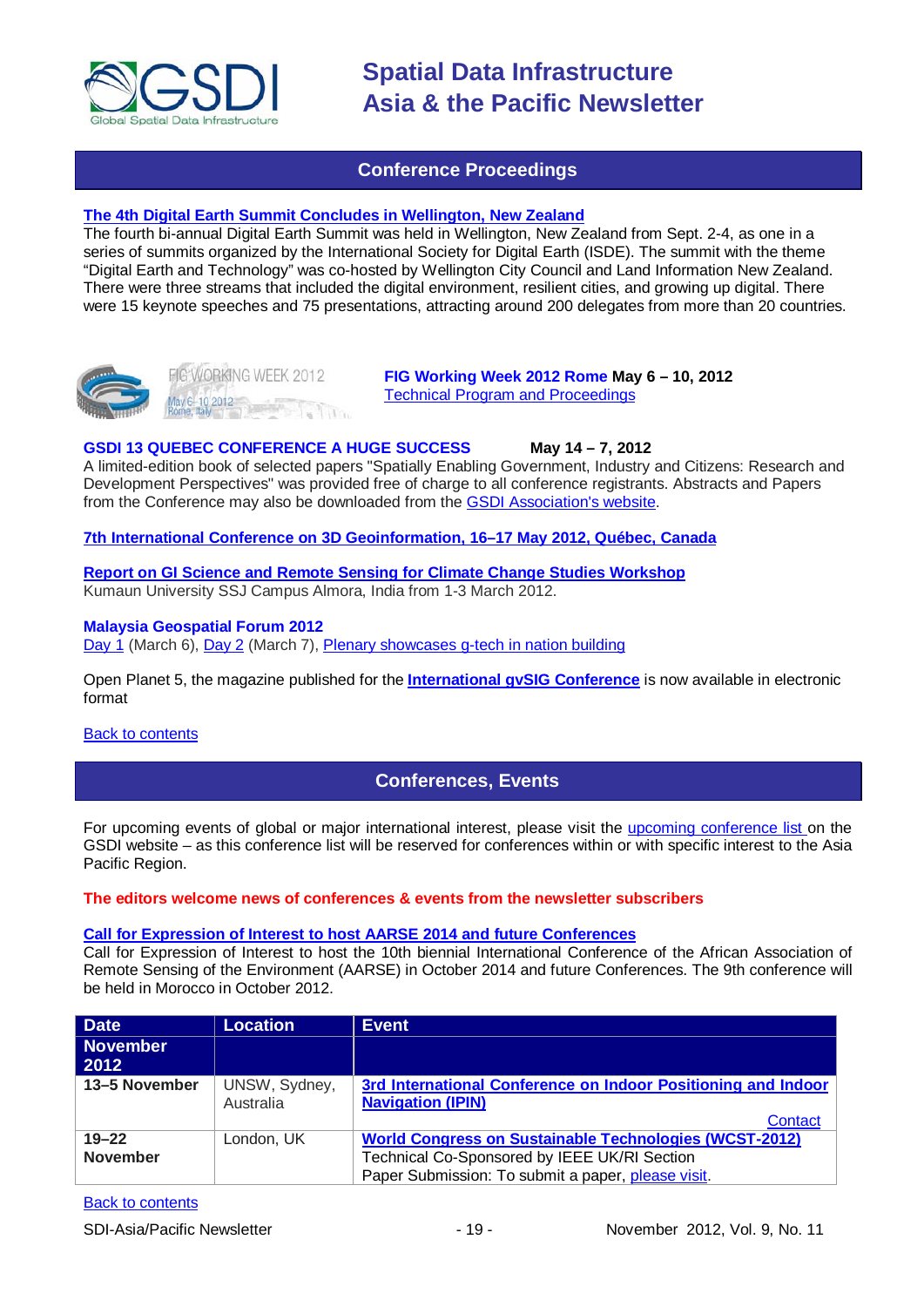

|                |                   | <b>Important Dates:</b>                                                                                                                                                                                                                                                                                                                                                                                                                                                                                                                                                                                                                                                                                                                                                                                                                                                                                                                                                                                                                                                                                                                                                                                                                                                                                                                                                                                                                                 |  |
|----------------|-------------------|---------------------------------------------------------------------------------------------------------------------------------------------------------------------------------------------------------------------------------------------------------------------------------------------------------------------------------------------------------------------------------------------------------------------------------------------------------------------------------------------------------------------------------------------------------------------------------------------------------------------------------------------------------------------------------------------------------------------------------------------------------------------------------------------------------------------------------------------------------------------------------------------------------------------------------------------------------------------------------------------------------------------------------------------------------------------------------------------------------------------------------------------------------------------------------------------------------------------------------------------------------------------------------------------------------------------------------------------------------------------------------------------------------------------------------------------------------|--|
|                |                   | Full Paper Submission Date: September 20, 2012<br>Extended Abstract (Work in Progress) Submission Date:<br>September 30, 2012<br>Proposal for Workshops and Tutorials: August 31,                                                                                                                                                                                                                                                                                                                                                                                                                                                                                                                                                                                                                                                                                                                                                                                                                                                                                                                                                                                                                                                                                                                                                                                                                                                                       |  |
|                |                   | Notification of Workshop and Tutorial Acceptance: September 10,<br>Proposal for Industrial Presentation / Special Track: August 31,<br>Notification of Abstract Acceptance/Rejection: October 10,                                                                                                                                                                                                                                                                                                                                                                                                                                                                                                                                                                                                                                                                                                                                                                                                                                                                                                                                                                                                                                                                                                                                                                                                                                                       |  |
|                |                   | Notification of Industrial Presentation / Special Track Acceptance:<br>September 10,<br>Notification of Paper Acceptance/Rejection: October 01,                                                                                                                                                                                                                                                                                                                                                                                                                                                                                                                                                                                                                                                                                                                                                                                                                                                                                                                                                                                                                                                                                                                                                                                                                                                                                                         |  |
|                |                   | Camera Ready Extended Abstract Due: October 19,<br>Camera Ready Paper Due: October 19,                                                                                                                                                                                                                                                                                                                                                                                                                                                                                                                                                                                                                                                                                                                                                                                                                                                                                                                                                                                                                                                                                                                                                                                                                                                                                                                                                                  |  |
|                |                   | Early Registration Deadline: August 01, 2012 - October 15, 2012<br>Late Registration Deadline: October 16, 2012 - November 01, 2012<br>Conference Dates: November 19-22, 2012.                                                                                                                                                                                                                                                                                                                                                                                                                                                                                                                                                                                                                                                                                                                                                                                                                                                                                                                                                                                                                                                                                                                                                                                                                                                                          |  |
| 20-3 November  | Canberra,         |                                                                                                                                                                                                                                                                                                                                                                                                                                                                                                                                                                                                                                                                                                                                                                                                                                                                                                                                                                                                                                                                                                                                                                                                                                                                                                                                                                                                                                                         |  |
|                | Australia         | spatial@gov® Conference and Exhibition 2012<br>Call for Papers - Deadline for Submissions: 5pm Tuesday<br>7th August 2012 -<br>Contact                                                                                                                                                                                                                                                                                                                                                                                                                                                                                                                                                                                                                                                                                                                                                                                                                                                                                                                                                                                                                                                                                                                                                                                                                                                                                                                  |  |
| 26-30 November | Pattaya, Thailand | The 33rd ACRS (Asian Conference On Remote Sensing):<br><b>AIMING SMART SPACE SENSING</b>                                                                                                                                                                                                                                                                                                                                                                                                                                                                                                                                                                                                                                                                                                                                                                                                                                                                                                                                                                                                                                                                                                                                                                                                                                                                                                                                                                |  |
| "NEW"          |                   | The Conference is organized by Geo-Informatics and Space<br>Technology Development Agency (GISTDA), Ministry of Science<br>and Technology (MOST) and the Asian Association on Remote                                                                                                                                                                                                                                                                                                                                                                                                                                                                                                                                                                                                                                                                                                                                                                                                                                                                                                                                                                                                                                                                                                                                                                                                                                                                    |  |
|                |                   | Sensing (AARS).                                                                                                                                                                                                                                                                                                                                                                                                                                                                                                                                                                                                                                                                                                                                                                                                                                                                                                                                                                                                                                                                                                                                                                                                                                                                                                                                                                                                                                         |  |
| 27-30 November | Suva, Fiji        | 2012 Pacific GIS & RS Conference                                                                                                                                                                                                                                                                                                                                                                                                                                                                                                                                                                                                                                                                                                                                                                                                                                                                                                                                                                                                                                                                                                                                                                                                                                                                                                                                                                                                                        |  |
| 28-30 November | Valencia, Spain   | Abstract deadline: September 30, 2012<br><b>Flyer</b><br>The theme for this year is "Mapping Pacific Resources", which is<br>timely as the recently concluded Rio +20 United Nations conference<br>noted the relevance of global mapping and recognised the value of<br>reliable geospatial information for sustainable development and<br>decision-making. The global conference further recognised the<br>need to support developing countries in their efforts to collect<br>resource and environmental data.<br>As with previous Pacific GIS & RS conferences, there are no fees<br>levied for those wishing to attend, and the conference is funded<br>entirely by donations from regional organisations, technology<br>vendors<br>international<br>agencies. This<br>and<br>year, Deutsche<br>Gesellschaft für Internationale Zusammenarbeit (GIZ) GmbH will<br>support the Conference. GIZ will sponsor selected presenters from<br>Tonga, Vanuatu and Solomon Islands to participate in the<br>conference. To qualify, the presented topic should be related to<br>forestry, agriculture or environmental application of GIS/RS, which<br>is automatically linked to climate Change thematic. The deadline for<br>abstract submission is 30th September, and final selection would<br>require additional submission of the actual presentation upon<br>request. For further information and registration.<br>8th International gvSIG Conference |  |
|                |                   | "Making the Future: Technology, Solidarity and Business".<br>Call for papers is now open. As of today communication proposals<br>can be sent to the email address; they will be evaluated by the<br>scientific committee as to their inclusion in the conference program.<br>There are two types of communication: paper or poster. Information<br>regarding to regulations on communication presentations can be<br>found in the Communications section. Abstracts will be accepted<br>until September 28th.<br>Organizations interested in collaborating in the event can find<br>information in the section: How to collaborate.                                                                                                                                                                                                                                                                                                                                                                                                                                                                                                                                                                                                                                                                                                                                                                                                                     |  |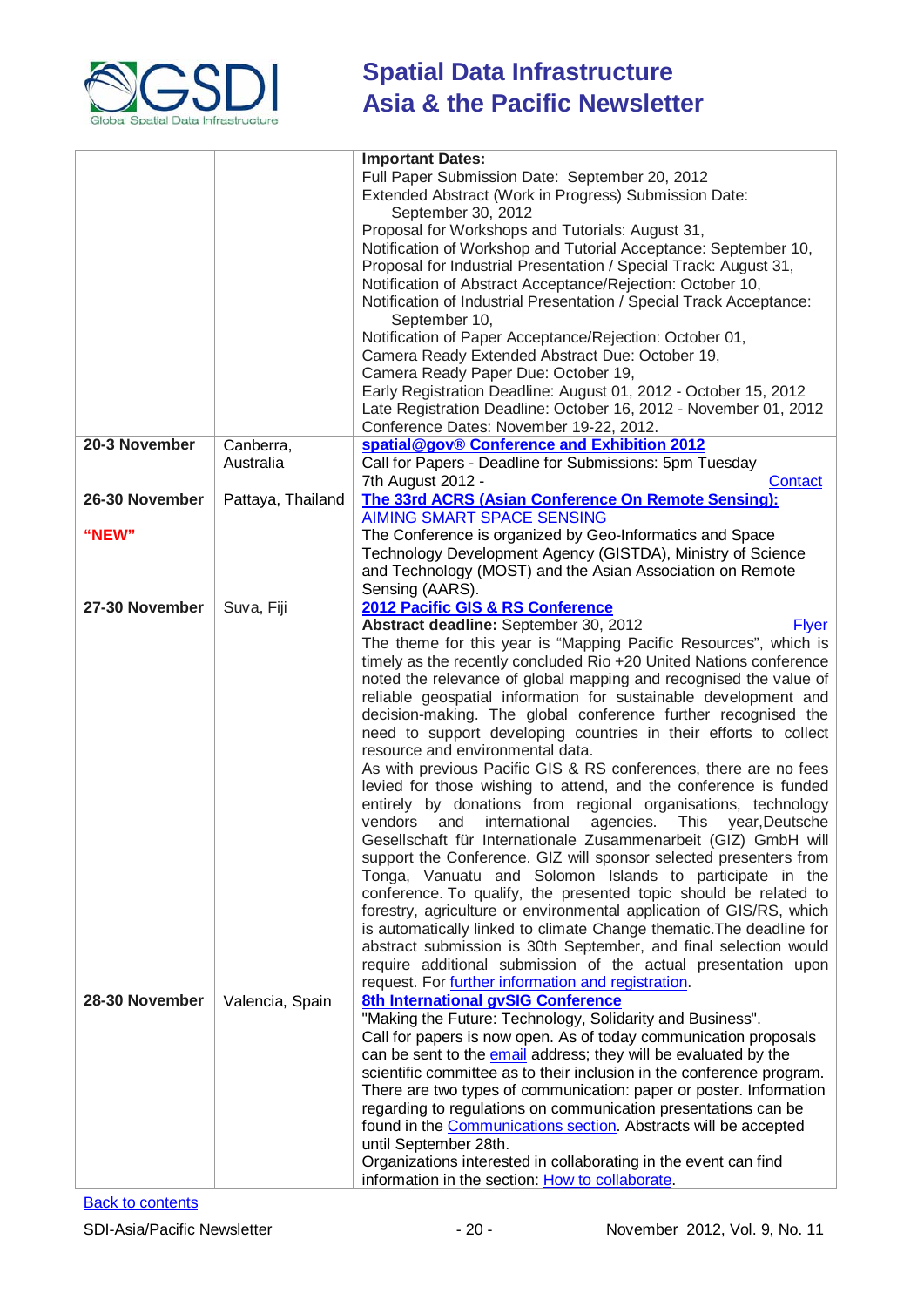

| <b>December</b><br>2012<br>8-12 December<br>"NEW" | Jeddah,<br>Saudi Arabia   | <b>ISOTC211 Plenary and Working Group meeting 2012</b><br>Last date for abstract submission: 14 October 2012<br>ISO/Technical Committee 211 Geographic information/Geomatics<br>is responsible for the International Organization for Standardization<br>(ISO) geographic information series of standards. These standards<br>may specify, for geographic information, methods, tools and<br>services for data management (including definition and description),<br>acquiring, processing, analyzing, accessing, presenting and<br>transferring such data in digital/electronic form between different<br>users, systems and locations.<br>The <b>ISOTC211 Plenary and WG meeting</b> will include a workshop<br>for three days (8-10 December 2012). This workshop will give<br>opportunities for geospatial users, policy-makers, technology<br>providers, researchers, academicians and students, to present their<br>case studies, research work and technical papers to wider audience<br>in the region. To draw maximum benefit out of this opportunity, the<br>organizers invite you to participate actively in this conference and<br>submit abstracts on the following themes:<br><b>First Day Topics:</b><br>Challenges in creating a unified national framework data sets<br>Geospatial framework for the coastal zone<br>Geospatial data modeling specifications<br>Geo Portals and registries for geospatial data<br>Geospatial data management and sharing policies<br>Data acquisition sensors (LiDAR, Digital cameras, GPS and INS)<br><b>Second Day Topics:</b><br>Open Source GI application use cases: Government, Participatory<br>GIS, Location based services, Health, Energy, Water, Climate<br>change etc<br>NSDI (NCGIS) Implementation: Legislative measures, coordination<br>and organizational models, data policy and the currency of the data<br>eGovernment initiatives - Integration of geospatial services into e-<br>services |
|---------------------------------------------------|---------------------------|------------------------------------------------------------------------------------------------------------------------------------------------------------------------------------------------------------------------------------------------------------------------------------------------------------------------------------------------------------------------------------------------------------------------------------------------------------------------------------------------------------------------------------------------------------------------------------------------------------------------------------------------------------------------------------------------------------------------------------------------------------------------------------------------------------------------------------------------------------------------------------------------------------------------------------------------------------------------------------------------------------------------------------------------------------------------------------------------------------------------------------------------------------------------------------------------------------------------------------------------------------------------------------------------------------------------------------------------------------------------------------------------------------------------------------------------------------------------------------------------------------------------------------------------------------------------------------------------------------------------------------------------------------------------------------------------------------------------------------------------------------------------------------------------------------------------------------------------------------------------------------------------------------------------------------------------------------------|
|                                                   |                           | Capacity building and skill requirements for geospatial environment<br>Education and awareness raising<br>Universities participation on innovation and research<br>Third Day Topics: (Standards in Action).<br>The third day will be devoted for standards in action, which will<br>include the following subjects:<br>Geospatial data producers<br><b>Geospatial Data Users</b><br>NSDI (National Spatial Data Infrastructure)                                                                                                                                                                                                                                                                                                                                                                                                                                                                                                                                                                                                                                                                                                                                                                                                                                                                                                                                                                                                                                                                                                                                                                                                                                                                                                                                                                                                                                                                                                                                  |
|                                                   |                           | Towards sustain SDI strategy                                                                                                                                                                                                                                                                                                                                                                                                                                                                                                                                                                                                                                                                                                                                                                                                                                                                                                                                                                                                                                                                                                                                                                                                                                                                                                                                                                                                                                                                                                                                                                                                                                                                                                                                                                                                                                                                                                                                     |
| 9-10 December                                     | Kuala Lumpur,<br>Malaysia | Asia Oceania Regional Workshop on GNSS<br>Contact                                                                                                                                                                                                                                                                                                                                                                                                                                                                                                                                                                                                                                                                                                                                                                                                                                                                                                                                                                                                                                                                                                                                                                                                                                                                                                                                                                                                                                                                                                                                                                                                                                                                                                                                                                                                                                                                                                                |
| 11-14 December                                    | Kuala Lumpur,             | 19th Session of the Asia-Pacific Regional Space Agency                                                                                                                                                                                                                                                                                                                                                                                                                                                                                                                                                                                                                                                                                                                                                                                                                                                                                                                                                                                                                                                                                                                                                                                                                                                                                                                                                                                                                                                                                                                                                                                                                                                                                                                                                                                                                                                                                                           |
| "NEW"                                             | Malaysia                  | <b>Forum (APRSAF-19)</b><br>Theme: Enriching the quality of life through innovative space<br>programs.<br>Contact: aprsaf19@aprsaf.orgor FAX:+81-3-6266-6908                                                                                                                                                                                                                                                                                                                                                                                                                                                                                                                                                                                                                                                                                                                                                                                                                                                                                                                                                                                                                                                                                                                                                                                                                                                                                                                                                                                                                                                                                                                                                                                                                                                                                                                                                                                                     |
| February 2013                                     |                           |                                                                                                                                                                                                                                                                                                                                                                                                                                                                                                                                                                                                                                                                                                                                                                                                                                                                                                                                                                                                                                                                                                                                                                                                                                                                                                                                                                                                                                                                                                                                                                                                                                                                                                                                                                                                                                                                                                                                                                  |
| 11-3 February                                     | Denver, USA               | <b>International LiDAR Mapping Forum (ILMF)</b><br>Call for Papers and invites any interested parties to submit their<br>abstracts by September 28, 2012 online.<br>Contact                                                                                                                                                                                                                                                                                                                                                                                                                                                                                                                                                                                                                                                                                                                                                                                                                                                                                                                                                                                                                                                                                                                                                                                                                                                                                                                                                                                                                                                                                                                                                                                                                                                                                                                                                                                      |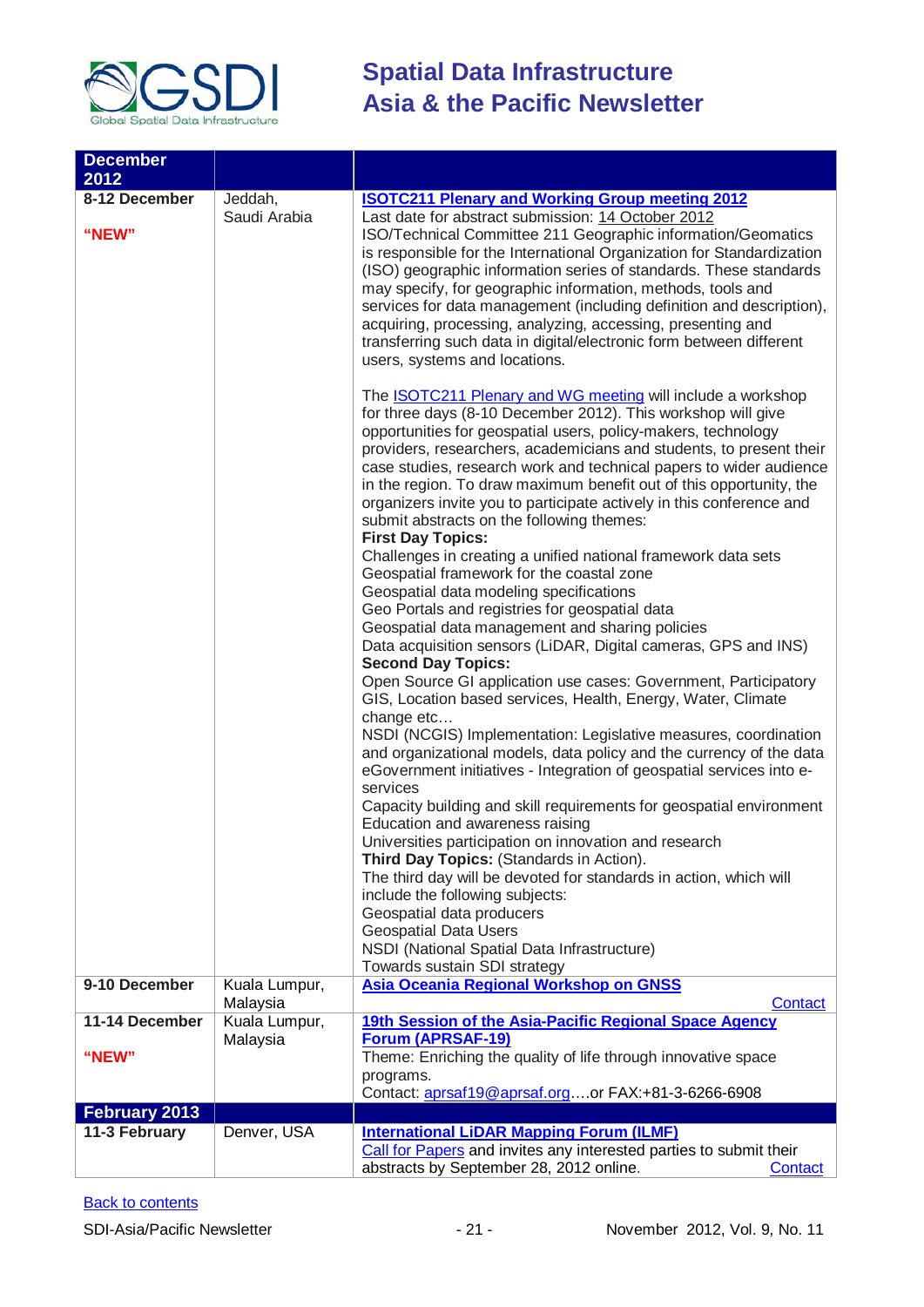

| <b>March 2013</b>  |                                       |                                                                                                                                        |  |
|--------------------|---------------------------------------|----------------------------------------------------------------------------------------------------------------------------------------|--|
| 18-9 March         | Singapore                             | <b>1st Annual International Conference on ACE:</b><br><b>Call For Papers 2013</b><br><b>IMPORTANT DATES</b>                            |  |
|                    |                                       |                                                                                                                                        |  |
|                    |                                       | Full Paper Submission Deadline: 23rd November 2012Author                                                                               |  |
|                    |                                       | Notification: 7th December 2012 Final Paper (Camera-Ready)<br>Submission Deadline: 31st December 2012                                  |  |
|                    |                                       | Early Bird Registration Deadline: 18th January 2013                                                                                    |  |
|                    |                                       | Late Registration Deadline: 13th February<br>Contact                                                                                   |  |
| 25-7 March         | Amman, Jordan                         | <b>Spatial Data infrastructures Middle East, 2013</b>                                                                                  |  |
|                    |                                       | In the Middle East the development of geographic information                                                                           |  |
| "NEW"              |                                       | systems and their function has been rapid. Governments have over                                                                       |  |
|                    |                                       | the past decade realised the need to be able to access and use the                                                                     |  |
|                    |                                       | vast amounts of data collected on a daily basis. Whilst individual<br>departments or agencies posses the tools to analyse, utilise and |  |
|                    |                                       | disseminate information this can leave gaps at a governmental or                                                                       |  |
|                    |                                       | even national level.                                                                                                                   |  |
|                    |                                       | Benefits of attending the Spatial Data Infrastructure Middle East                                                                      |  |
|                    |                                       | Conference, organized with the support of Royal Jordanian<br>Geographic Center:                                                        |  |
|                    |                                       | - Explore Geographic Information Systems and how your specific                                                                         |  |
|                    |                                       | organisation can benefit from a unified and achievable plan                                                                            |  |
|                    |                                       | - Discuss future SDI development plans with senior Government                                                                          |  |
|                    |                                       | decision makers                                                                                                                        |  |
|                    |                                       | - Discover end-users GIS and geospatial requirements and                                                                               |  |
|                    |                                       | solutions being considered<br>- Find out the challenges faced in building an SDI and how to                                            |  |
|                    |                                       | overcome them                                                                                                                          |  |
|                    |                                       | - Hear about how government department interoperability can be                                                                         |  |
|                    |                                       | improved through the development of an SDI                                                                                             |  |
|                    |                                       | - Learn about the latest technologies available and which is the best<br>fit for your SDI plans                                        |  |
|                    |                                       |                                                                                                                                        |  |
|                    |                                       |                                                                                                                                        |  |
| <b>April 2013</b>  |                                       |                                                                                                                                        |  |
| 15-9 April         | Canberra,                             | <b>Surveying &amp; Spatial Sciences Conference 2013</b>                                                                                |  |
|                    | $\infty$<br>Australia                 | Call for Papers extended to 6 October 2012                                                                                             |  |
|                    | 2013                                  |                                                                                                                                        |  |
| <b>22-26 April</b> | Beijing, China                        | 35th International Symposium on Remote Sensing of                                                                                      |  |
|                    |                                       | <b>Environment (ISRSE35)</b>                                                                                                           |  |
|                    |                                       | The papers included in the 35th International Symposium on                                                                             |  |
|                    | 35th Internation<br>on Remote Sensing | Remote Sensing of Environment proceedings will be published by<br>IOP Publishing Ltd., UK. The proceedings are available through the   |  |
|                    |                                       | IOP Conference Series: Earth and Environmental Science. All                                                                            |  |
|                    |                                       | published papers will be indexed by El Compendex.                                                                                      |  |
|                    |                                       | Authors interested in the themes and topics of ISRSE35 are                                                                             |  |
|                    |                                       | welcome to submit their original manuscripts. Submissions to                                                                           |  |
|                    |                                       | ISRSE35 will be peer-reviewed to ensure high-quality scientific                                                                        |  |
|                    |                                       | content and well-written English, in accordance with the Peer                                                                          |  |
|                    |                                       | Review Policy for the IOP Conference Series.<br><b>ABSTRACT SUBMISSION</b>                                                             |  |
|                    |                                       | Interested contributors should submit a summary of the paper they                                                                      |  |
|                    |                                       | propose for presentation.                                                                                                              |  |
|                    |                                       | • All submissions should be in English.                                                                                                |  |
|                    |                                       | • Abstracts should reach the Technical Programme Committee no                                                                          |  |
|                    |                                       | later than 30 September 2012.                                                                                                          |  |
|                    |                                       | • Notification of paper acceptance will be made by 10 December                                                                         |  |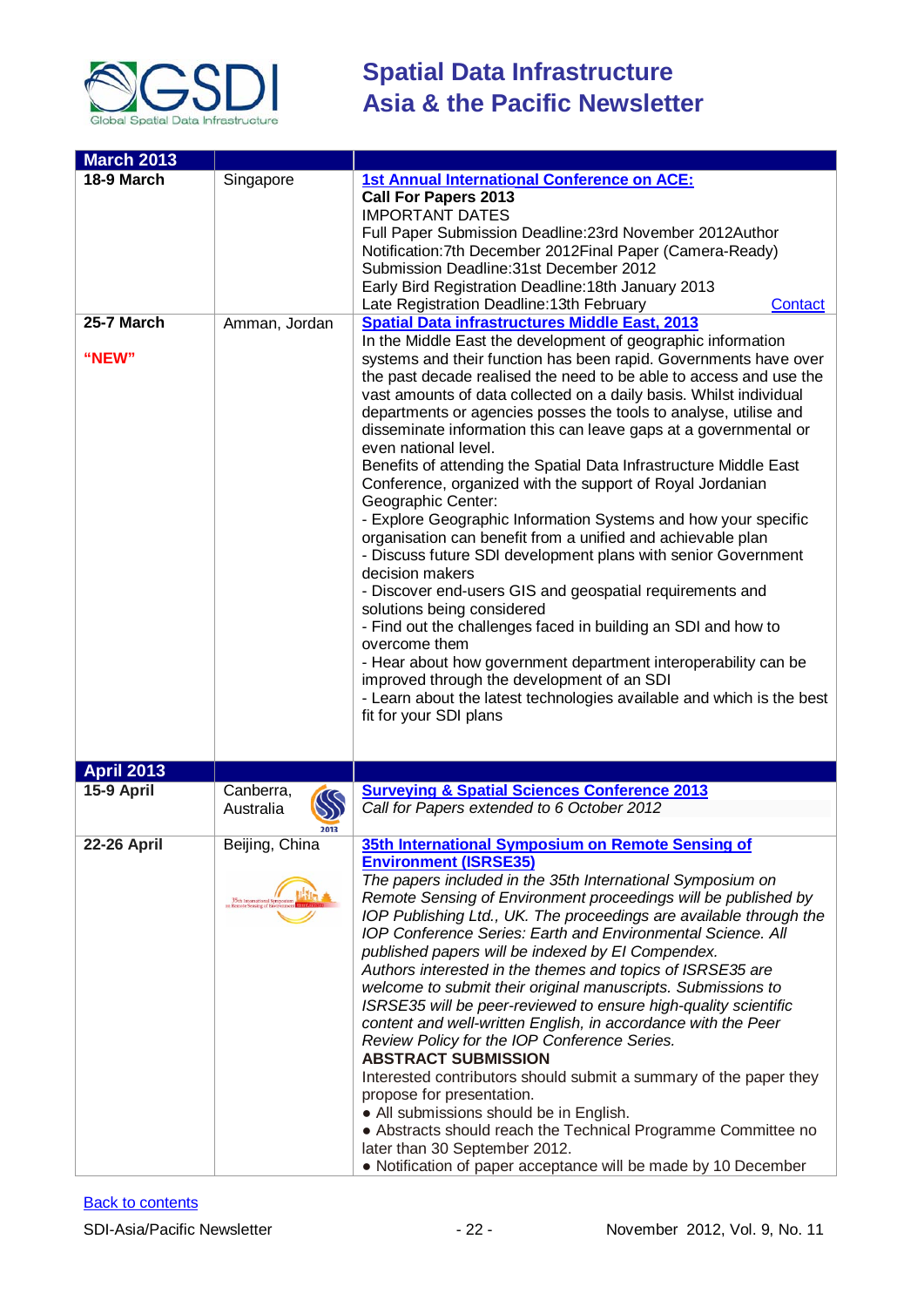

|                         |                                  | 2012.<br>author registration deadline on Monday, 25 February 2013, to<br>ensure their abstract is included in the final programme.<br>http://www.isrse35.org<br>• All abstracts must be submitted online.<br><b>IMPORTANT DATES:</b><br>Registration Opens: Monday, 10 September 2012<br>Abstract Submission Deadline: Sunday, 30 September 2012<br>Workshop Submission Deadline: Tuesday, 30 October 2012<br>Acceptance Notification Monday, 10 December 2012<br>Early-bird Registration Deadline: Friday, 25 January 2013<br>Final Paper Deadline: Friday, 15 February 2013<br>Author Registration Deadline: Monday, 25 February 2013<br>Standard Registration Deadline Monday, 15 April 2013<br>Contact detail:<br><b>ISRSE35 Secretariat</b> | • Each presenting author will be required to register and pay by the<br>• Please submit abstracts through the Abstract Submission link at                                                                                                                                 |
|-------------------------|----------------------------------|--------------------------------------------------------------------------------------------------------------------------------------------------------------------------------------------------------------------------------------------------------------------------------------------------------------------------------------------------------------------------------------------------------------------------------------------------------------------------------------------------------------------------------------------------------------------------------------------------------------------------------------------------------------------------------------------------------------------------------------------------|---------------------------------------------------------------------------------------------------------------------------------------------------------------------------------------------------------------------------------------------------------------------------|
|                         |                                  | E-Mail: isrse35@ceode.ac.cn<br>Tel: +86 10 8217 8969<br>Fax: +86 10 8217 8968<br>Website: www.isrse35.org<br>Dengzhuang South Road, Haidian District, Beijing 100094, P.R.<br>China                                                                                                                                                                                                                                                                                                                                                                                                                                                                                                                                                              | Address: Center for Earth Observation and Digital Earth, CAS No. 9                                                                                                                                                                                                        |
| <b>May 2013</b>         |                                  |                                                                                                                                                                                                                                                                                                                                                                                                                                                                                                                                                                                                                                                                                                                                                  |                                                                                                                                                                                                                                                                           |
| 6-10 May                | Abuja, Nigeria                   | <b>The FIG Working Week</b><br>to<br>member associations in Nigeria.                                                                                                                                                                                                                                                                                                                                                                                                                                                                                                                                                                                                                                                                             | The Working Week will bring surveyors and land professionals from<br>all over the world together to meet while specific focus will be given<br>Africa. The conference is organised jointly by FIG and<br>the Nigerian Institution of Surveyors, NIS, one of the three FIG |
| 13-6 May                | Rotterdam,<br>The Netherlands    | <b>Geospatial World Forum</b> is a conference cum exhibition which<br>has always invoked the geospatial community with its relevant and<br>thought-provoking themes. This year, the conference which is<br>scheduled from 13-16 May 2013 at Beurs World Trade Center,<br>Rotterdam, The Netherlands aims at increasing our<br>understanding of the concept of Monetising the value added by<br>geospatial industry so far with its theme "Monetising Geospatial<br><b>Value and Practices".</b><br>Please submit your abstracts. For queries.<br><b>Important Dates -</b>                                                                                                                                                                        |                                                                                                                                                                                                                                                                           |
|                         |                                  | <b>Abstract Submission</b>                                                                                                                                                                                                                                                                                                                                                                                                                                                                                                                                                                                                                                                                                                                       | 15 October 2012                                                                                                                                                                                                                                                           |
|                         |                                  | <b>Abstract Acceptance/Non</b><br><b>Acceptance Notification</b>                                                                                                                                                                                                                                                                                                                                                                                                                                                                                                                                                                                                                                                                                 | 04 November 2012                                                                                                                                                                                                                                                          |
|                         |                                  | <b>Speaker Registration</b>                                                                                                                                                                                                                                                                                                                                                                                                                                                                                                                                                                                                                                                                                                                      | 15 December 2012                                                                                                                                                                                                                                                          |
| <b>August 2013</b>      |                                  |                                                                                                                                                                                                                                                                                                                                                                                                                                                                                                                                                                                                                                                                                                                                                  |                                                                                                                                                                                                                                                                           |
| 26-29 August            | Kuching,<br>Sarawak,<br>Malaysia | The 8th International Symposium on Digital Earth (ISDE8) with<br>the theme of "Transforming Knowledge into Sustainable Practice"<br>will be held in Kuching, Sarawak, Malaysia.<br><b>Abstract Guidelines</b> for authors.<br><b>DEADLINE: 2 February 2013</b>                                                                                                                                                                                                                                                                                                                                                                                                                                                                                   |                                                                                                                                                                                                                                                                           |
| <b>November</b><br>2013 |                                  |                                                                                                                                                                                                                                                                                                                                                                                                                                                                                                                                                                                                                                                                                                                                                  |                                                                                                                                                                                                                                                                           |
| 4-8 November            | Addis Ababa,<br>Ethiopia         | <b>GSDI 14 and AfricaGIS 2013:</b><br>The GSDI Association, EIS-Africa, the International Geospatial                                                                                                                                                                                                                                                                                                                                                                                                                                                                                                                                                                                                                                             |                                                                                                                                                                                                                                                                           |